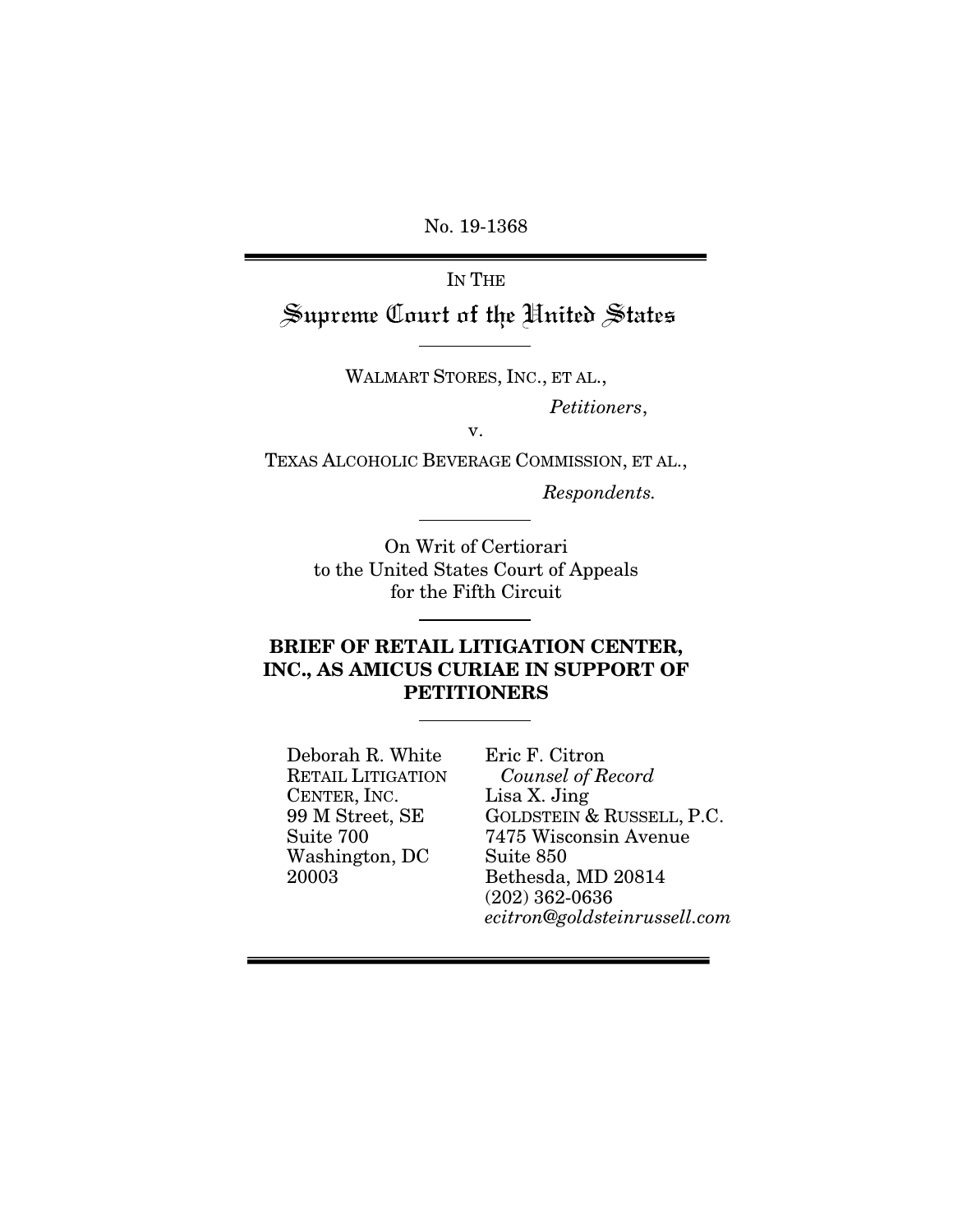## TABLE OF CONTENTS

| INTEREST OF AMICUS CURIAE 1                                                                      |
|--------------------------------------------------------------------------------------------------|
| <b>INTRODUCTION AND SUMMARY OF</b>                                                               |
|                                                                                                  |
| The Fifth Circuit's Formalistic Rule Is Wrong<br>L.<br><b>Under This Court's Commerce Clause</b> |
| II. The Fifth Circuit's Rule Undermines The                                                      |
| A. Texas's Ban Exemplifies The<br>Protectionist Nature Of Corporate-Form                         |
| B. Total Bans Of Public Corporations From<br>Markets Impede An Important Source Of               |
| The Fifth Circuit's Rule Leads To<br>$C_{\cdot}$                                                 |
|                                                                                                  |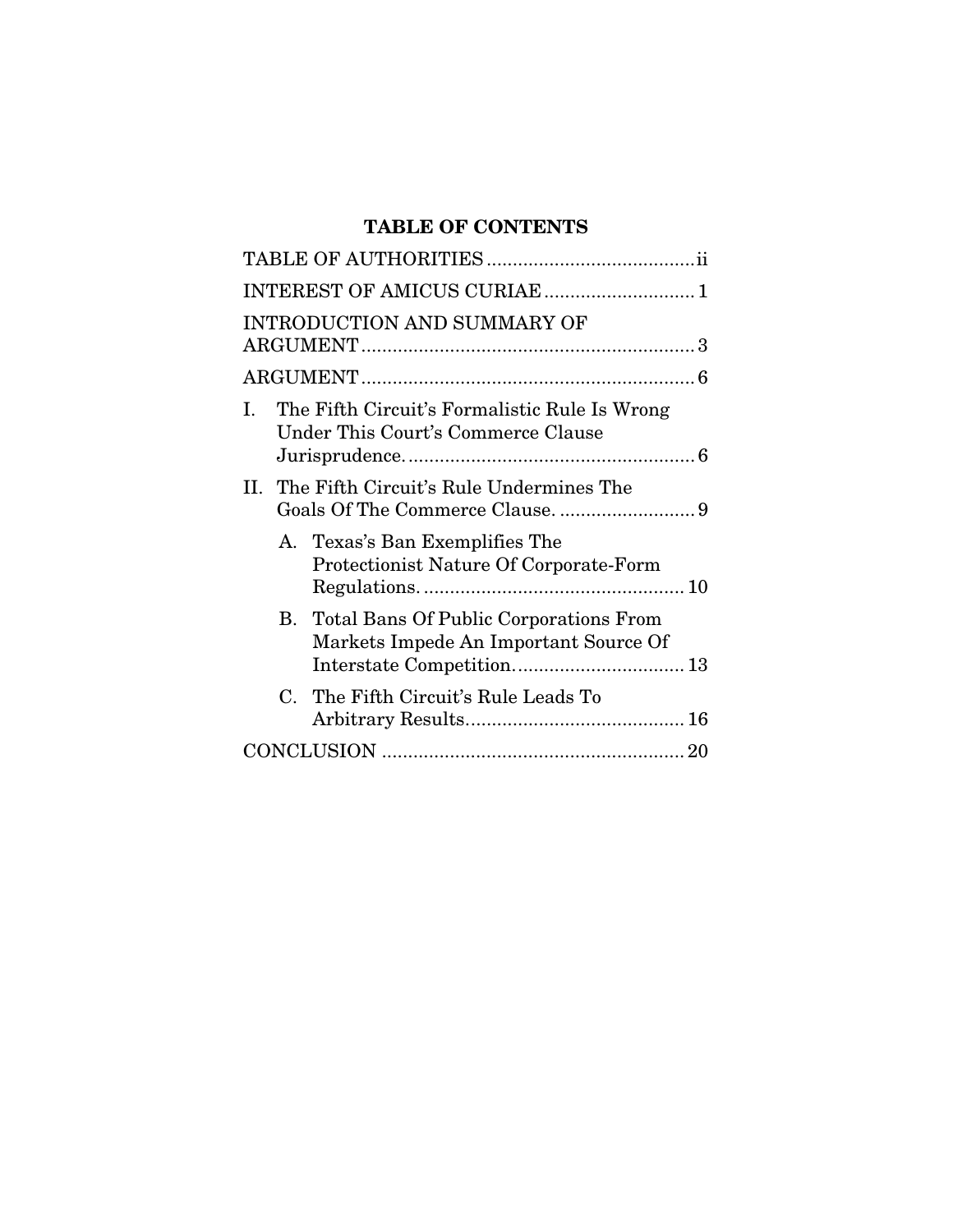## TABLE OF AUTHORITIES

## Cases

| Allstate Ins. Co. v. Abbott,                                  |  |  |  |  |  |
|---------------------------------------------------------------|--|--|--|--|--|
| Exxon Corp. v. Governor of Maryland,                          |  |  |  |  |  |
|                                                               |  |  |  |  |  |
| Granholm v. Heald,                                            |  |  |  |  |  |
| Hughes v. Alexandria Scrap Corp.,                             |  |  |  |  |  |
| New Energy Co. of Ind. v. Limbach,                            |  |  |  |  |  |
| Quill Corp. v. North Dakota,                                  |  |  |  |  |  |
| S. Dakota v. Wayfair, Inc.,                                   |  |  |  |  |  |
| Tennessee Wine & Spirits Retailers Ass'n v.<br>Thomas,        |  |  |  |  |  |
|                                                               |  |  |  |  |  |
| Wal-Mart Stores, Inc. v. Texas Alcohol Beverage<br>$Comm'n$ , |  |  |  |  |  |
|                                                               |  |  |  |  |  |
| Wal-Mart Stores, Inc. v. Texas Alcoholic<br>Beverage Comm'n,  |  |  |  |  |  |
| 313 F. Supp. 3d 751 (W.D. Tex. 2018) passim                   |  |  |  |  |  |
| West Lynn Creamery, Inc. v. Healey,                           |  |  |  |  |  |
| <b>Statutes</b>                                               |  |  |  |  |  |
|                                                               |  |  |  |  |  |

|--|--|--|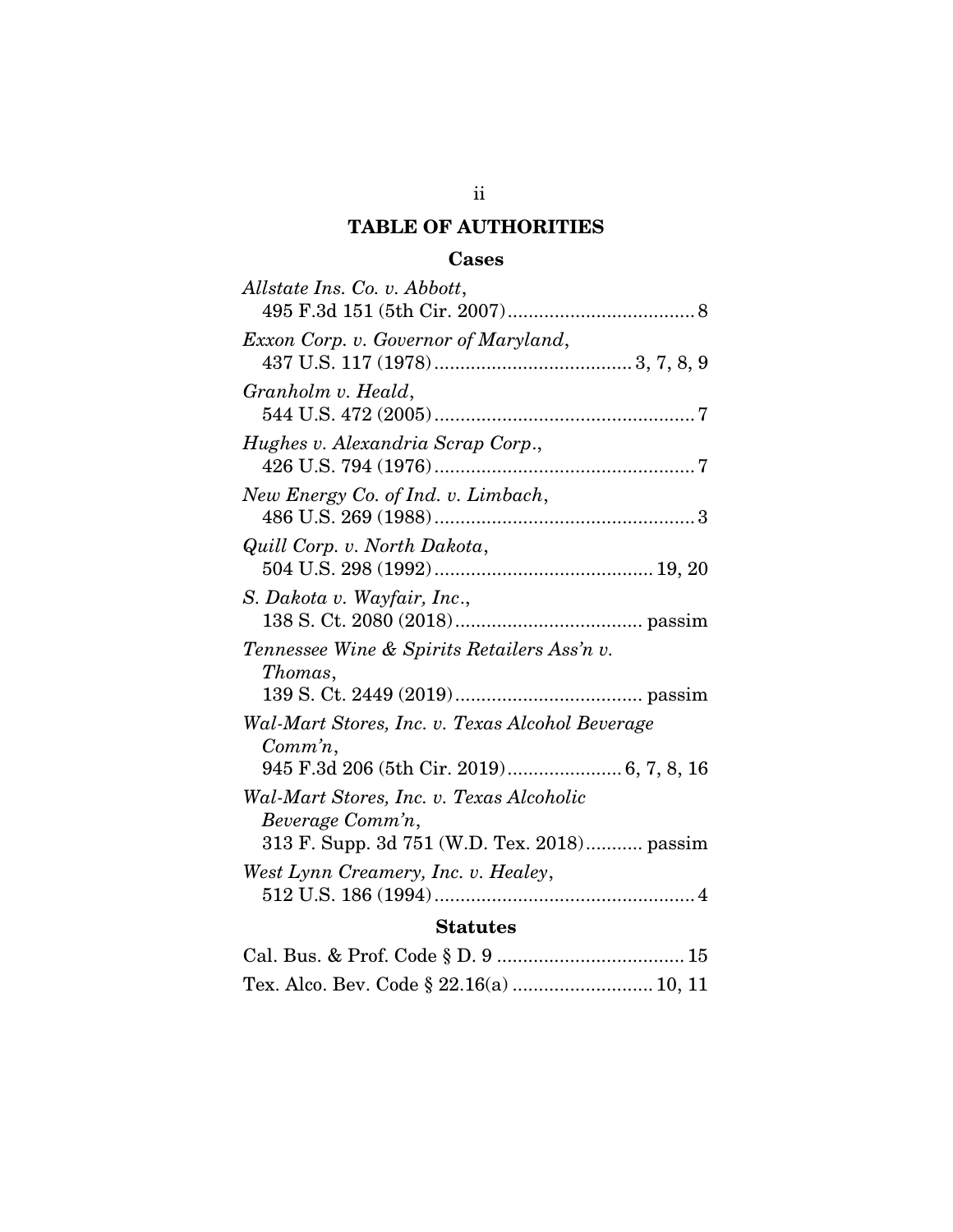# iii Rules

|--|--|--|--|--|--|

# Other Authorities

| Cal. Dep't of Alcohol Beverage Control, License |  |
|-------------------------------------------------|--|
|                                                 |  |
| Cal. Dep't of Tax and Fee Admin., Pub. No. 329, |  |
|                                                 |  |
| THOMAS PHILIPPON, THE GREAT REVERSAL (2019) 14  |  |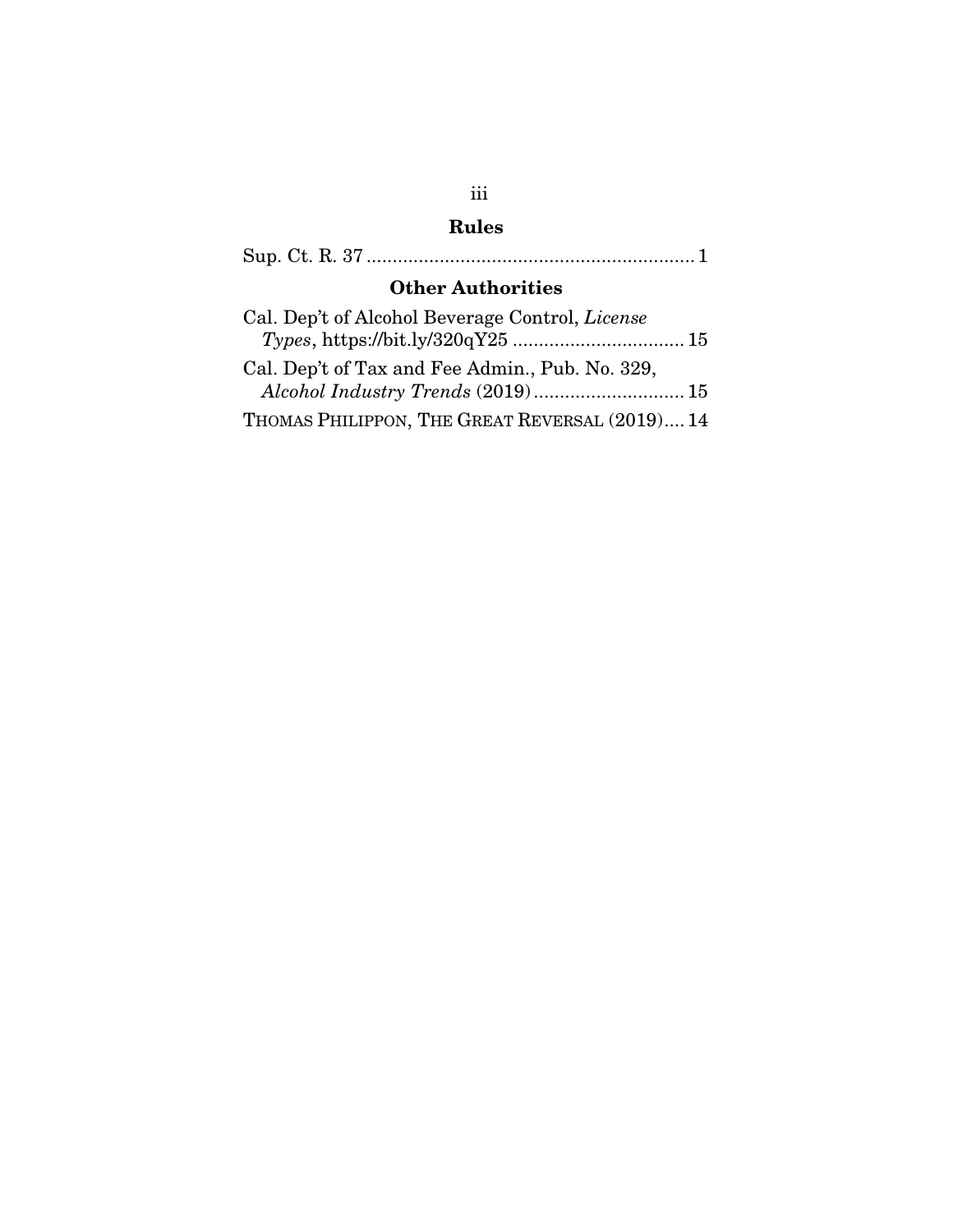### INTEREST OF AMICUS CURIAE\*

The Retail Litigation Center, Inc. ("RLC") is the only trade organization dedicated to representing the retail industry in the judiciary. The RLC's members include many of the country's largest and most innovative retailers. These leading retailers employ millions of workers in the United States, provide goods and services to tens of millions of consumers, and account for tens of billions of dollars in annual sales. The RLC seeks to provide courts with retail-industry perspectives on important legal issues impacting its members, and to highlight the potential industry-wide consequences of significant pending cases. Since its founding in 2010, the RLC has participated as an amicus in more than 150 judicial proceedings of importance to retailers.

The RLC and its members have a significant interest in this case. Nearly all RLC members are public corporations based outside of Texas. Some RLC members sell liquor. As a result, they are barred by Texas's public corporation ban and subject to the ban's disproportionate effects on out-of-state corporations. More importantly, RLC members have a strong and abiding interest in ensuring that the Commerce Clause serves

<sup>\*</sup> Pursuant to Supreme Court Rule 37, counsel for *amicus* represents that they authored this brief in its entirety and that none of the parties or their counsel, nor any other person or entity other than *amicus* or their counsel, made a monetary contribution intended to fund the preparation or submission of this brief. All parties have consented to the filing of this brief, and counsel for all parties received timely notice of *amicus*'s intent to file this brief.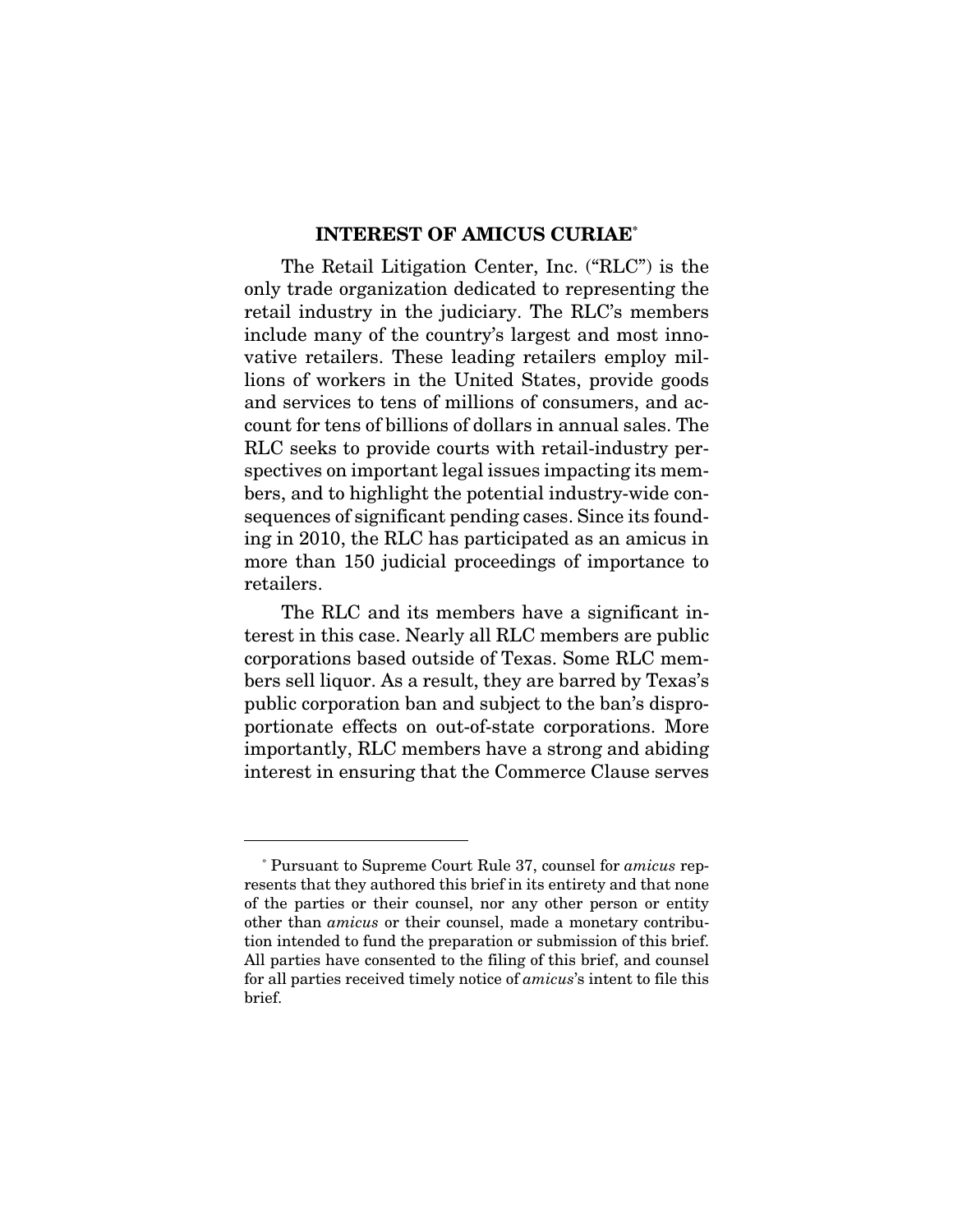its role as "the primary safeguard against state protectionism," *Tennessee Wine & Spirits Retailers Ass'n v. Thomas*, 139 S. Ct. 2449, 2461 (2019), in all industries.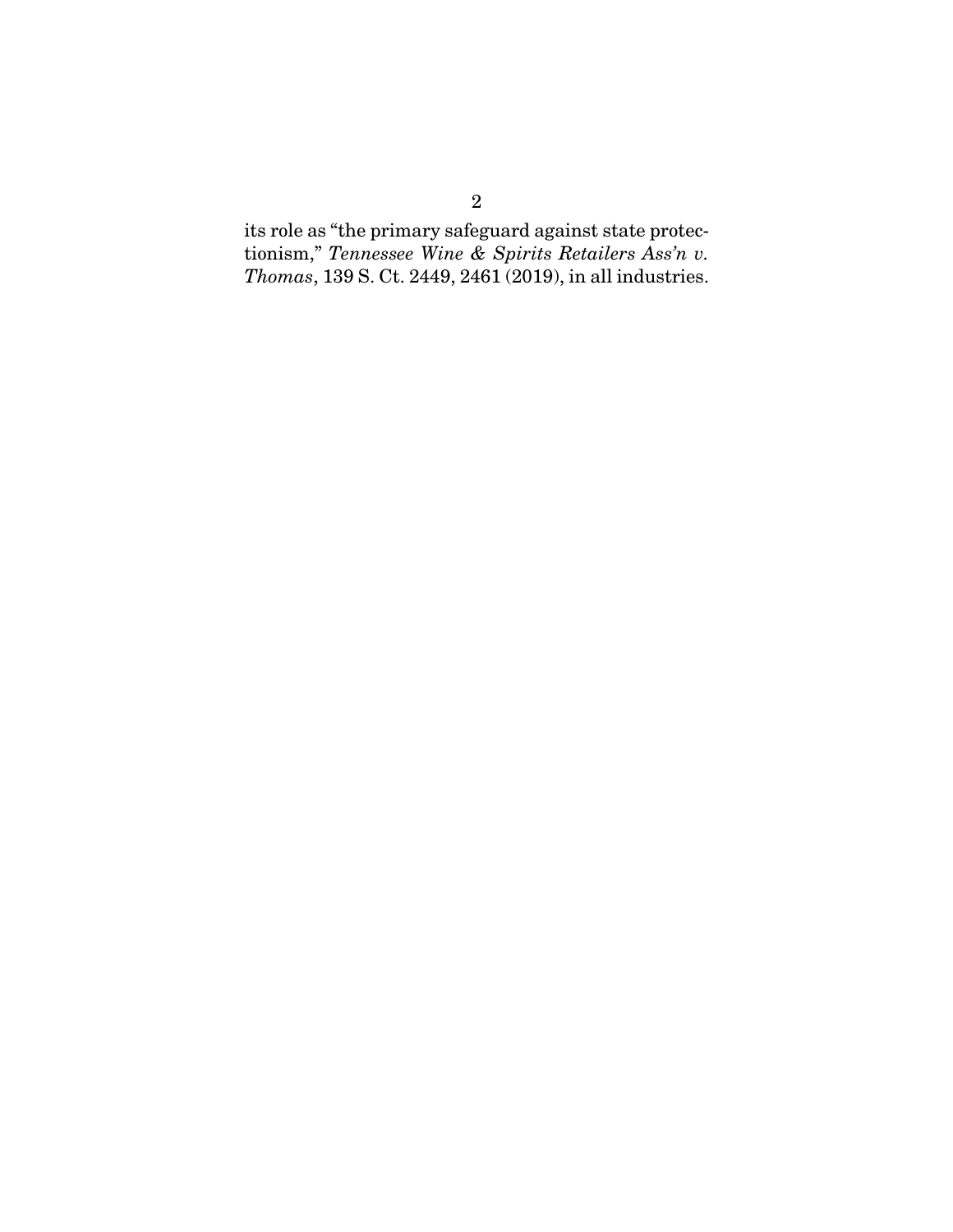## INTRODUCTION AND SUMMARY OF ARGUMENT

The Commerce Clause forbids States from adopting "protectionist measures" that shut out a "national market for goods and services" from their borders. *Tennessee Wine & Spirits Retailers Ass'n v. Thomas*, 139 S. Ct. 2449, 2459 (2019) (quoting *New Energy Co. of Ind. v. Limbach*, 486 U.S. 269, 273 (1988)). Nevertheless, the Fifth Circuit upheld Texas's public corporation ban, which has restricted the State's retail liquor market to a small number of powerful local players. The Fifth Circuit did so because it believed, under *Exxon Corp. v. Governor of Maryland*, 437 U.S. 117 (1978), that a facially neutral ban regulating market entrants based on corporate form can *never* have discriminatory effect against interstate commerce, no matter the effects of the ban in reality.

That rigid, bright-line interpretation of *Exxon* is wrong, and if allowed to stand, will entrench a policy harmful to interstate commerce, free-market competition, and consumers who ultimately benefit from a competitive marketplace. At the same time, state legislatures will be emboldened to exclude out-of-state competitors under the guise of corporate-form regulation, safe in the knowledge that courts will be unable to examine the actual discriminatory effects of these regulations, however transparent the disguise may be.

The Fifth Circuit's formalistic approach is indefensible because this Court has warned, time and again, that its "Commerce Clause jurisprudence 'eschew[s] formalism for a sensitive, case-by-case analysis of [the] purposes and effects'" of state laws. *S. Dakota v. Wayfair, Inc*., 138 S. Ct. 2080, 2094 (2018)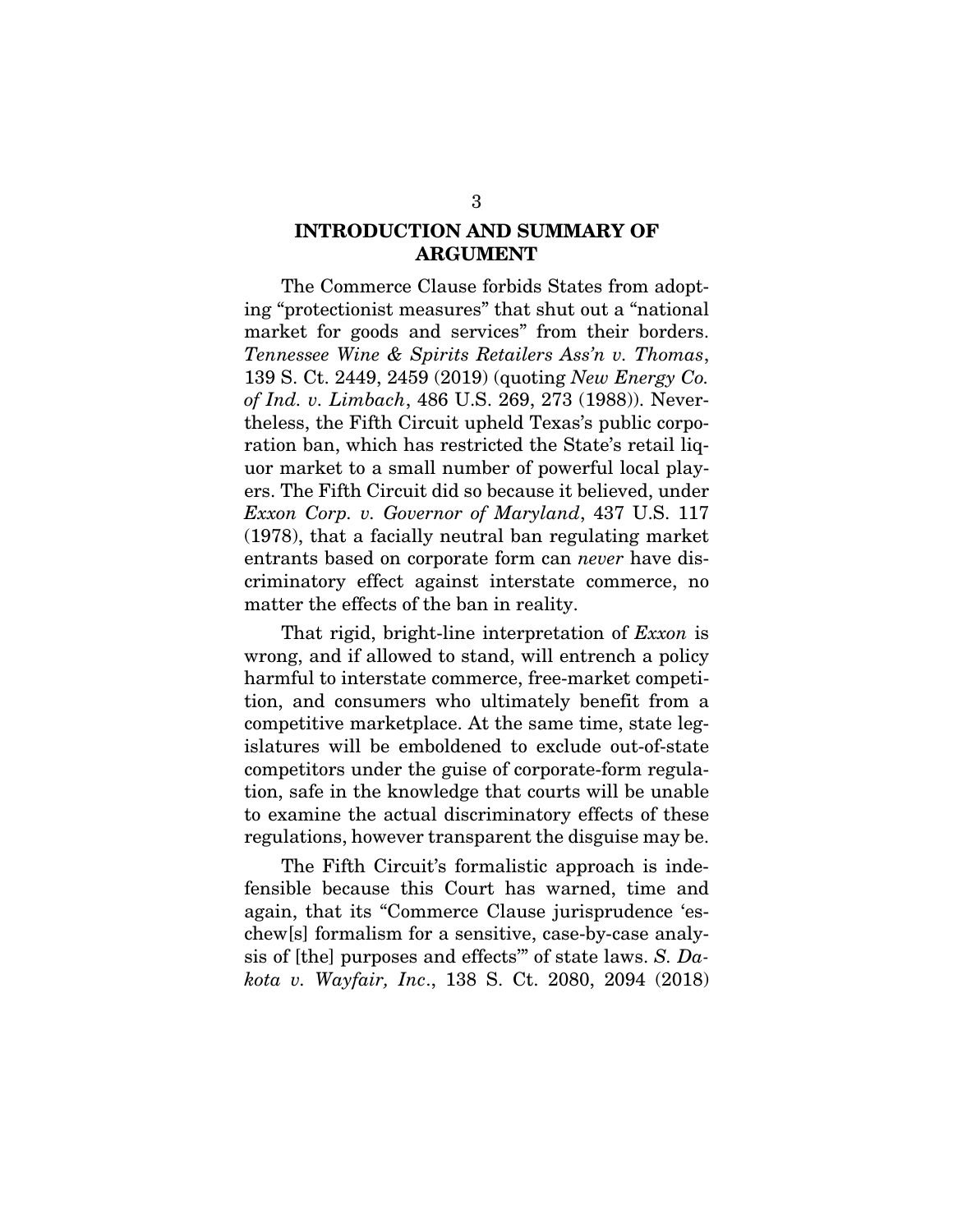(quoting *W. Lynn Creamery, Inc. v. Healey*, 512 U.S. 186, 201 (1994)). Just last Term, this Court applied that analysis and recognized that a ban of "all publicly traded corporations" from a market was "based on unalloyed protectionism." *Tennessee Wine*, 139 S. Ct. at 2474. There is, accordingly, no plausible defense of the Fifth Circuit's view that a facially neutral ban of all public corporations can *never* be invalidated. That is particularly so where, as here, the ban is accompanied by a unique grandfather clause that exempts certain *in-state* public corporations from the ban and doubles down on the protectionist effects.

While the Fifth Circuit's per se rule blesses Texas's ban, this Court's required "sensitive, case-bycase analysis" of discriminatory effect would easily reject it. *Wayfair*, 138 S. Ct. at 2094. The ban impedes fair competition between local and interstate commerce, deprives consumers of benefits that open competition creates, and contravenes the Constitution's protection of robust interstate commerce. Twenty-five years after the ban's adoption, 98% of retail liquor stores in Texas are 100% Texas-owned. Only four discrete out-of-state entities own 5 of the nearly 2,600 stores in the State. The majority of the Texas market share belongs to a few powerful local families. These anticompetitive and discriminatory effects, which the district court correctly tied to the ban, reflect local protectionism at its very worst.

The benefits of eliminating such protectionism are as obvious today as they were to the Founders in 1789. Retailers, like RLC members, bring healthy competition to local markets, offer consumers a wide selection of goods from national supply chains, and create opportunities for producers and suppliers throughout the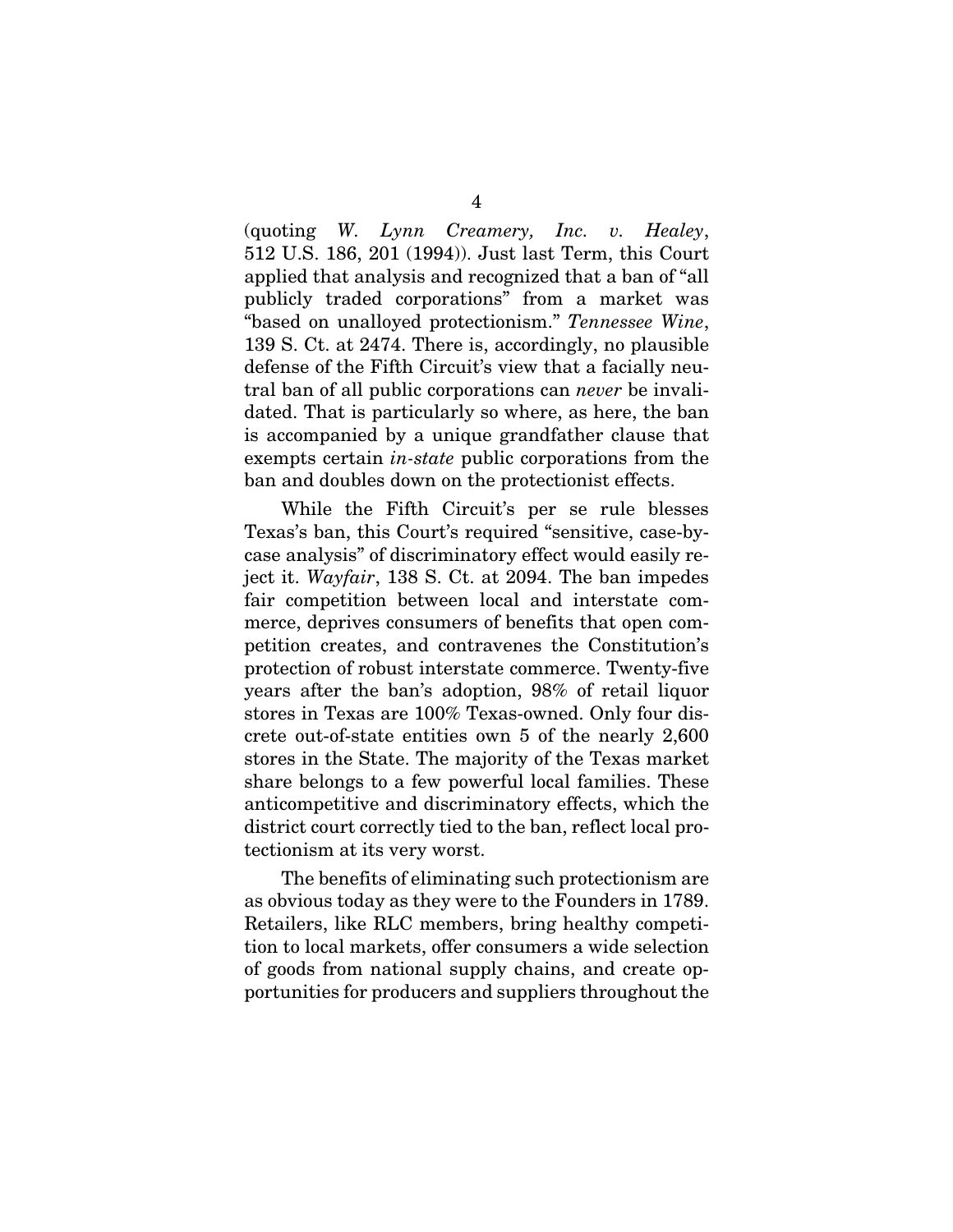country. These positive effects extend to the retail liquor market. In States like California, public corporations are permitted to compete in this market and no demonstrable harms have followed.

A final point bears emphasis. The Fifth Circuit's rule is arbitrary because there is no legitimate reason for Texas to target public corporations. In *Wayfair*, this Court made clear that judge-made rules based on "arbitrary, formalistic distinction[s]" that have no intelligible regulatory purpose under the Commerce Clause are improper. *Wayfair*, 138 S. Ct. at 2092. Thus, this Court invalidated a longstanding rule that only retailers with physical presence in a State were required to collect sales tax on transactions with instate customers, because this physical-presence requirement had no actual purpose or value under the Commerce Clause. *See id.* at 2092–99. Similarly here, Texas's claims that the public corporation ban is necessary for public health and safety are implausible on their face: There is no meaningful difference between the large *private* retailers that Texas favors and the *public* corporations that Texas excludes for public health and safety purposes, or otherwise. The Fifth Circuit's reinforcement of Texas's arbitrary line-drawing is thus itself arbitrary and improper. The rule "creates rather than resolves market distortions," *id.* at 2085, by advantaging private entities, incentivizing retailers to manipulate their corporate form to enter Texas's restricted market, and motivating state legislatures to adopt similar laws that advance protectionism. Even worse than the physical-presence rule in *Wayfair*, the Fifth Circuit's rule enables the very harms that the Commerce Clause targets: extreme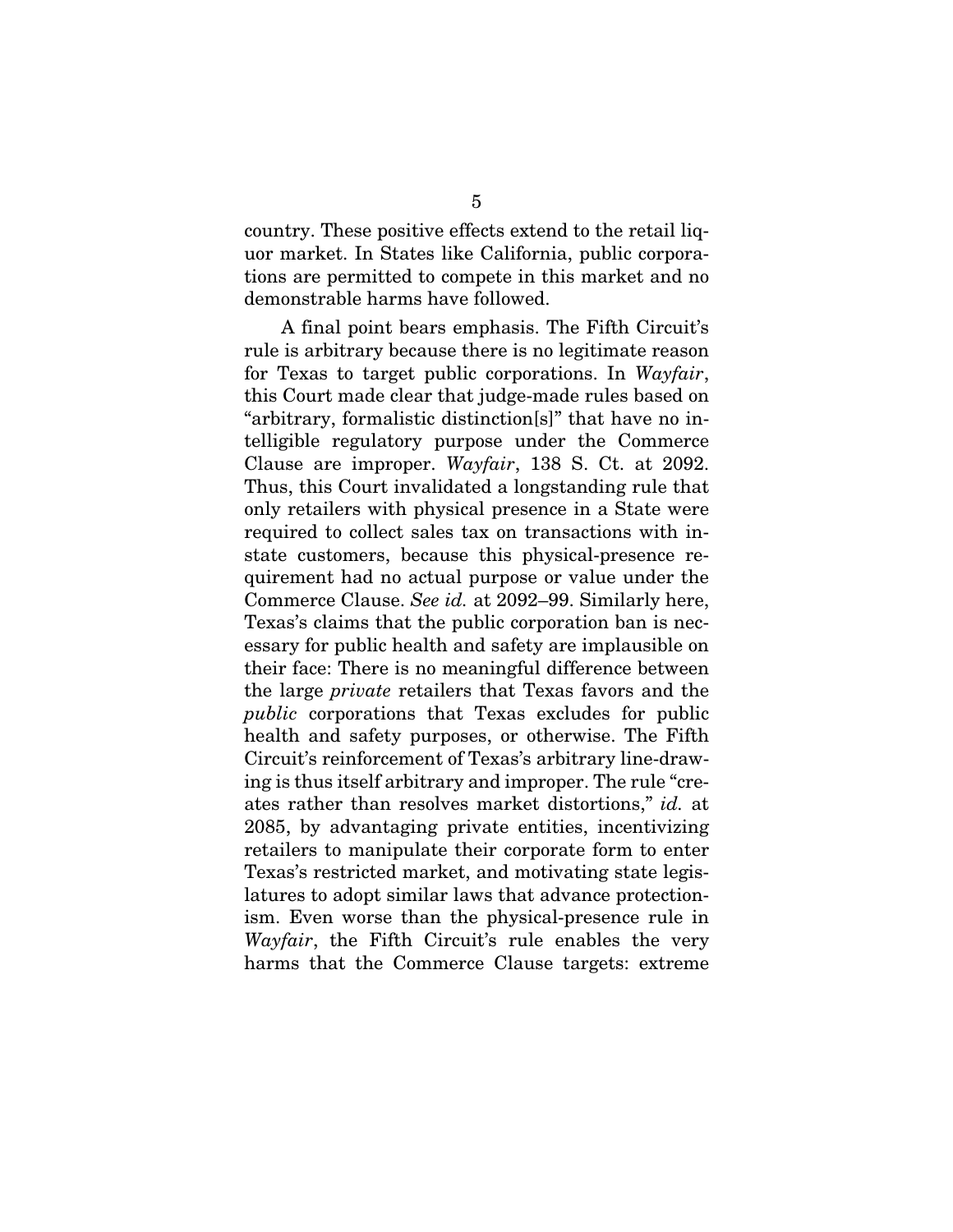state protectionism and the obstruction of national markets.

#### ARGUMENT

## I. The Fifth Circuit's Formalistic Rule Is Wrong Under This Court's Commerce Clause Jurisprudence.

The Fifth Circuit held below that a "facially neutral ban does not have a discriminatory effect" so long as the ban "treats in-state and out-of-state public corporations the same." *Wal-Mart Stores, Inc. v. Texas Alcohol Beverage Comm'n*, 945 F.3d 206, 220–21 (5th Cir. 2019). Period. This rule is fundamentally wrong under this Court's Commerce Clause jurisprudence, which requires courts to examine the *real-world* discriminatory effects of state laws, not just their formal neutrality.

State laws violate the Commerce Clause if they either "discriminate against interstate commerce" in their purposes and effects *or* "impose undue burdens on interstate commerce." *Wayfair*, 138 S. Ct. at 2090– 91. The Fifth Circuit's rule applies to the purposesand-effects analysis, and specifically, to the effects prong. In this context, this Court's precedents have time and again "eschewed formalism for a *sensitive, case-by-case analysis* of purposes and effects" of state laws in the "economic realities" of a market. *See id.* at 2089, 2094 (emphasis added). This pragmatic analysis serves pragmatic goals: The Commerce Clause fundamentally ensures that "a national market for goods and services" remains open across States, *Tennessee Wine*, 139 S. Ct. at 2459, and guards against "economic Balkanization" caused by state protectionism. *Id.* at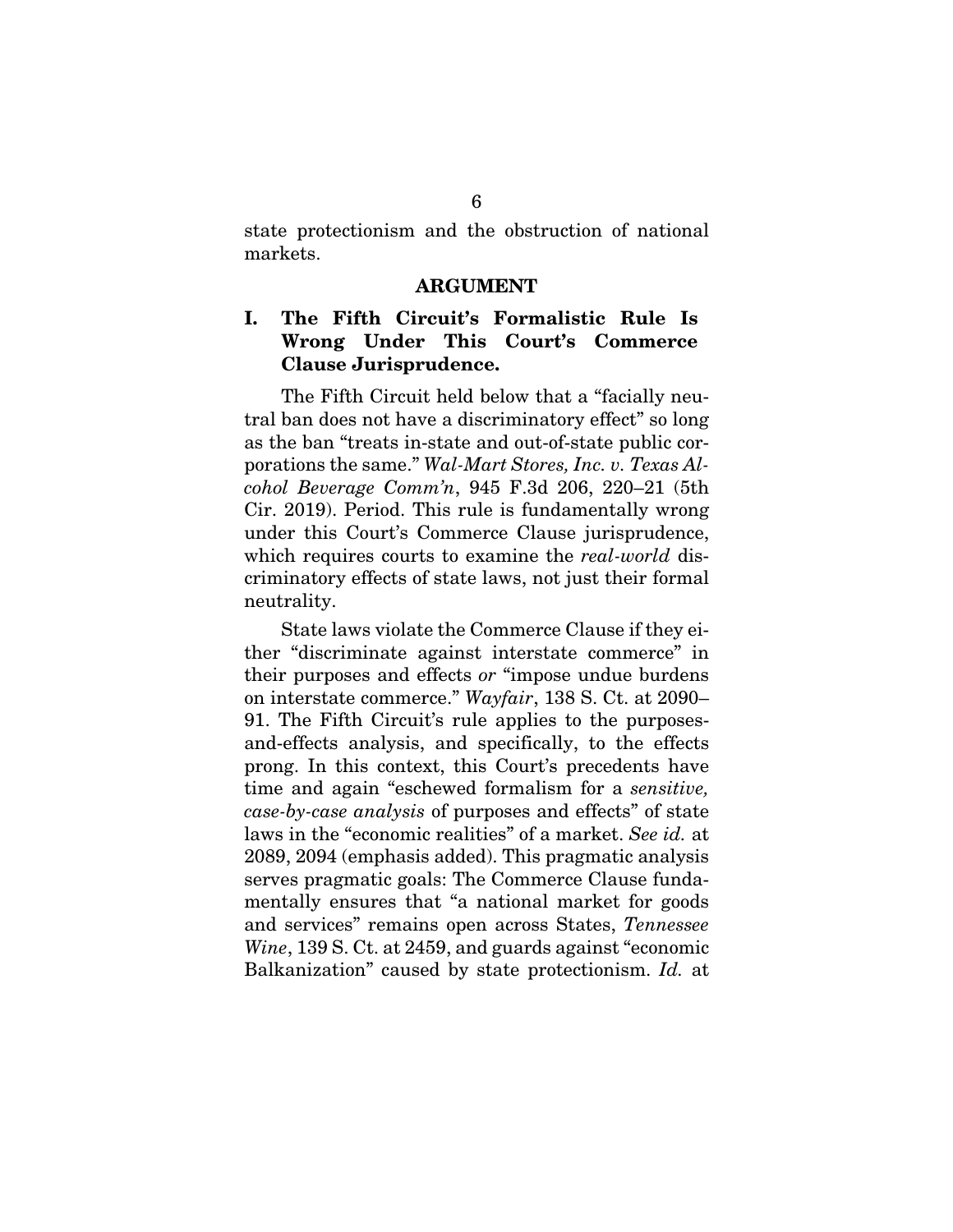2461 (quoting *Granholm v. Heald*, 544 U.S. 460, 472 (2005)).

The Fifth Circuit's rule plainly violates these principles. It carves out a per se exception for facially neutral corporate-form regulations from this Court's established fact-intensive analysis of discriminatory effects. *See Wayfair*, 138 S. Ct. at 2092, 2094. While this incompatibility alone invalidates the Fifth Circuit's rule, this conclusion becomes inescapable in light of this Court's recent determination that a ban of "all publicly traded corporations" from a market evinces "unalloyed protectionism." *Tennessee Wine*, 139 S. Ct. at 2474. These precedents show that the Fifth Circuit's position that the public corporation ban is *necessarily* permissible because it is facially neutral is untenable.

The only defense the Fifth Circuit offers is that its corporate-form exception follows from *Exxon* and a line of Fifth Circuit precedent growing out of that case. *See Wal-Mart*, 945 F.3d at 218–21. But this argument is wrong. At issue in *Exxon* was a Maryland statute that barred oil producers and refiners from operating retail gas stations in the State. *Exxon*, 437 U.S. at 119–20. Because all producers and refiners were from outside Maryland, the statute invariably impacted out-of-state interests, but this was beside the point. *Id.*  at 123, 125. The relevant question, as this Court framed it, was whether the statute had a discriminatory effect on the retail gas market overall. *Id.* at 125– 28. This is because the Commerce Clause "protects the interstate market, not particular interstate firms." *Exxon*, 437 U.S. at 127–28 (discussing *Hughes v. Alexandria Scrap Corp*., 426 U.S. 794 (1976)). Under the statute, in-state and out-of-state retailers, including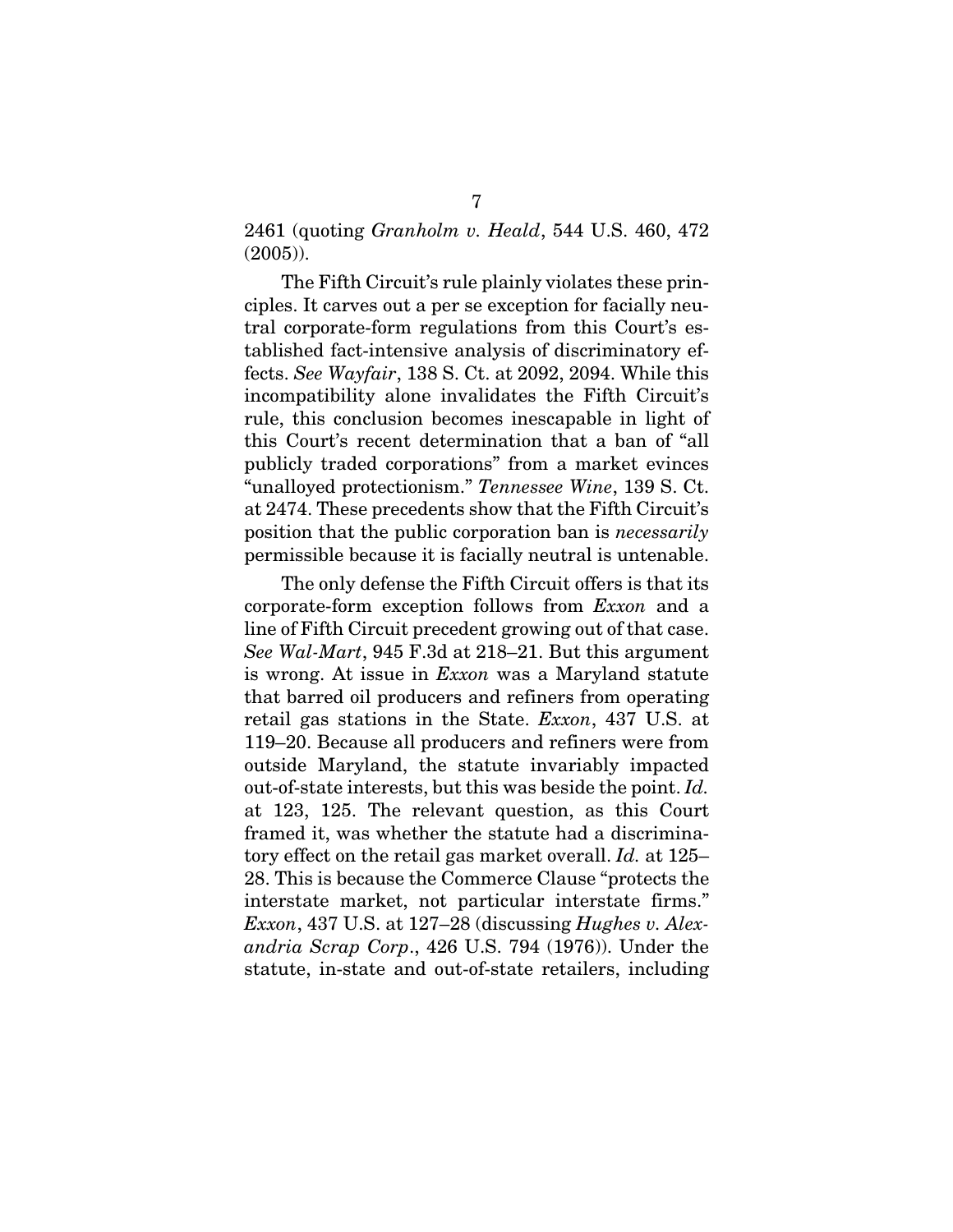"several major interstate" retailers like Sears, Roebuck & Co., continued to compete actively. *Id.* at 125– 28, 126 n.15. The producers and refiners that exited the market comprised only a small sliver of the out-ofstate activity, and overall, were 36 of the total 3,800 retailers. *See id.* at 121–23, 125–26. Given these realworld dynamics in the market, this Court concluded the statute was not discriminatory.

Nevertheless, the Fifth Circuit derived from *Exxon* a test that a "facially neutral" statute "impermissibly discriminates only when it discriminates between similarly situated in-state and out-of-state interests," or specifically here, public corporations. *Wal-Mart*, 945 F.3d at 220–21 (quoting *Allstate Ins. Co. v. Abbott*, 495 F.3d 151, 163 (5th Cir. 2007)) (emphasis added). Thus, according to the Fifth Circuit, so long as a rule "treats in-state and out-of-state *public corporations* the same," it does not have discriminatory effect. *Id.* at 220 (emphasis added).

But *Exxon* does not support this result. First, nowhere in *Exxon* is the facial neutrality of a statute a dispositive factor. Indeed, this Court emphasized the importance of a fact-intensive real-world analysis of discriminatory effects. Second, the key in *Exxon* was that courts must pay attention to how a statute treats in-state and out-of-state interests *in the relevant market*. The Court rejected a comparison of producers and refiners versus retailers as the relevant inquiry because these entities did not compete in the same retail market, under the Maryland statute. *Exxon* does not require, and if anything, discourages, limiting the discriminatory-effects analysis to only the same types of *firms* within a market. The Fifth Circuit's ruling indeed exhibits the myopia that *Exxon* sought to redress,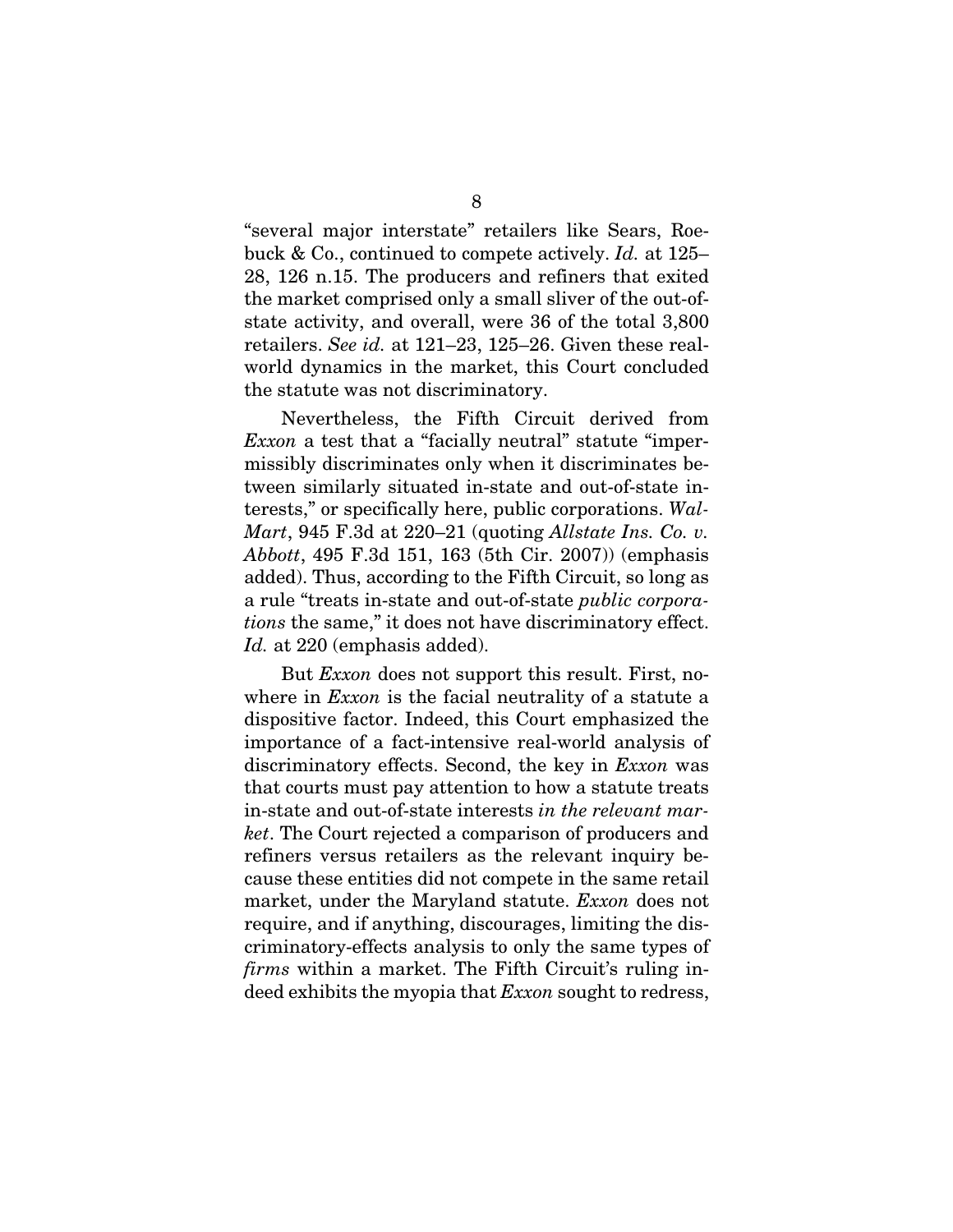namely an improper focus on harm to particular "firms" (*i.e.*, only out-of-state public corporations) rather than to the "interstate market" overall (*i.e.*, all out-of-state competitors). *Exxon*, 437 U.S. at 127–28. This is the nub of Wal-Mart's argument: The Fifth Circuit erred by ignoring the startling reality that 98% of all retailers in Texas's retail liquor market are 100% Texas-owned.

Put another way, *Exxon* recognizes that States may reasonably regulate entities based on their role in an industry, such as by restricting the activities of refiners and producers. Similarly here, States need not provide identical liquor licenses to wholesalers, package stores, or dining establishments, each of which compete in their own markets. But simply because *Exxon* permits regulation of industry role does not compel or authorize special treatment for corporateform regulations under the Commerce Clause, as the Fifth Circuit believes. *Exxon* instead requires a meaningful comparison of *all* in-state and out-of-state interests in the relevant market regardless of their corporate forms. Otherwise, a rule like the Fifth Circuit's insulates potentially protectionist policies from Commerce Clause scrutiny.

## II. The Fifth Circuit's Rule Undermines The Goals Of The Commerce Clause.

The Fifth Circuit's rule actively harms interstate commerce, fair competition, and consumers. If this Court does not act, the decision will give state legislatures a roadmap for circumventing the Commerce Clause and installing protectionist regimes, like Texas's scheme to bar out-of-state competition.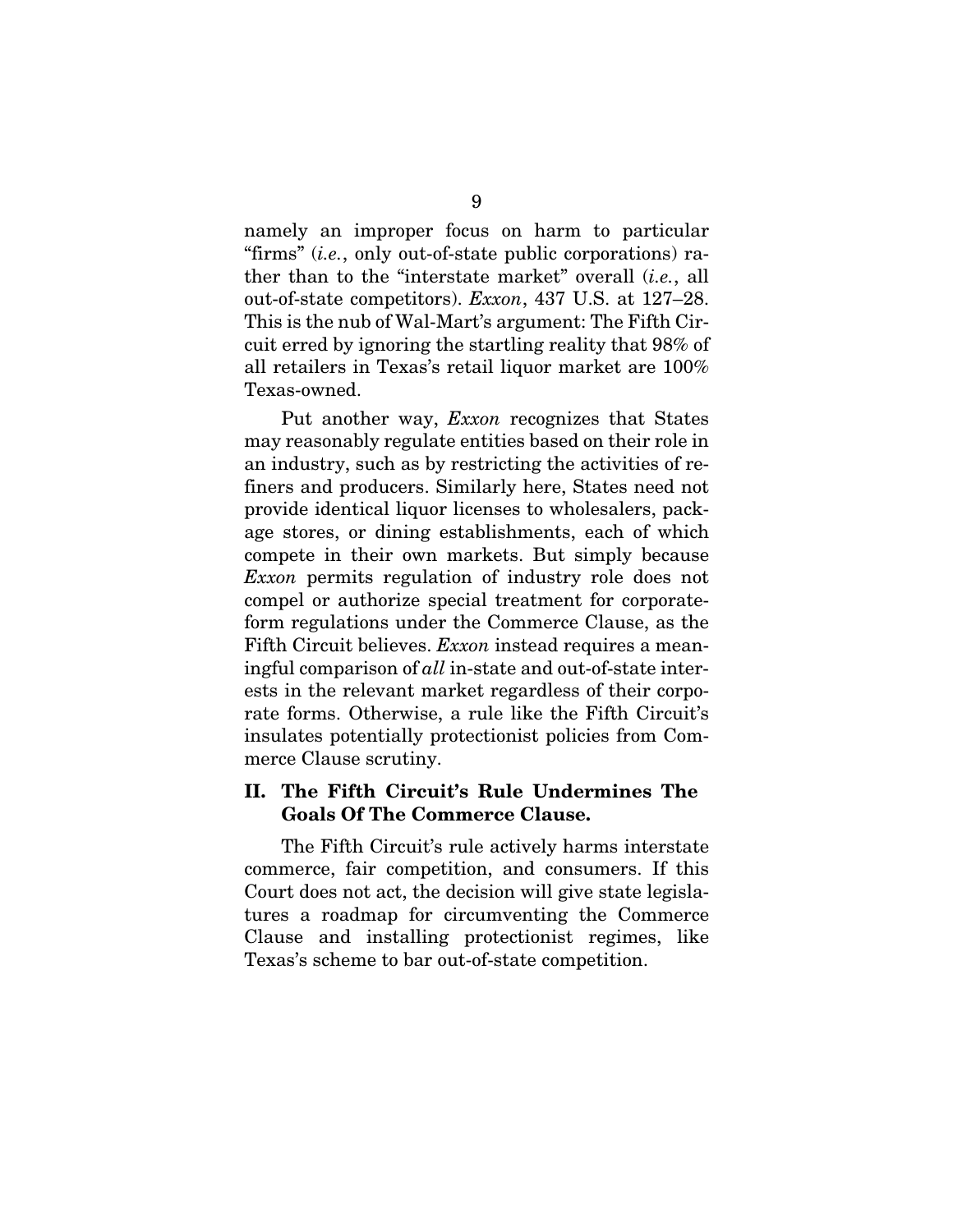## A. Texas's Ban Exemplifies The Protectionist Nature Of Corporate-Form Regulations.

This case is, perhaps ironically for the Fifth Circuit, the perfect example of how a per se exception for corporate-form regulations produces absurd results. Under this rule, the Fifth Circuit overlooked significant—and rather extreme—evidence of discriminatory effect. As this Court has already found, a total ban of all public corporations from a market is likely to be a Trojan horse for protectionist forces. *See Tennessee Wine*, 139 S. Ct. at 2474.

At issue is Texas's retail liquor market. For a retail store to sell liquor in Texas, it must obtain a socalled "Package Store Permit" or "P permit." *See Wal-Mart Stores, Inc. v. Texas Alcoholic Beverage Comm'n*, 313 F. Supp. 3d 751, 757 (W.D. Tex. 2018) ("*Wal-Mart* (trial court)"). Texas also offers more limited licenses for the retail sale of wine, beer, or both, but those permit holders comprise a different market than the liquor market at issue. *See id.* at 757–58. In 1995, Texas enacted the public corporation ban, which provides that a P permit "may not be owned or held by a public corporation, or by any entity which is directly or indirectly owned or controlled, in whole or in part, by a public corporation, or by any entity which would hold the package store permit for the benefit of a public corporation." Tex. Alco. Bev. Code § 22.16(a). Despite this ban, a grandfather clause permitted certain Texas public corporations, which already held P permits, to remain in the market. *See Wal-Mart* (trial court), 313 F. Supp. 3d at 760–61. The grandfather clause technically covered all public corporations with existing P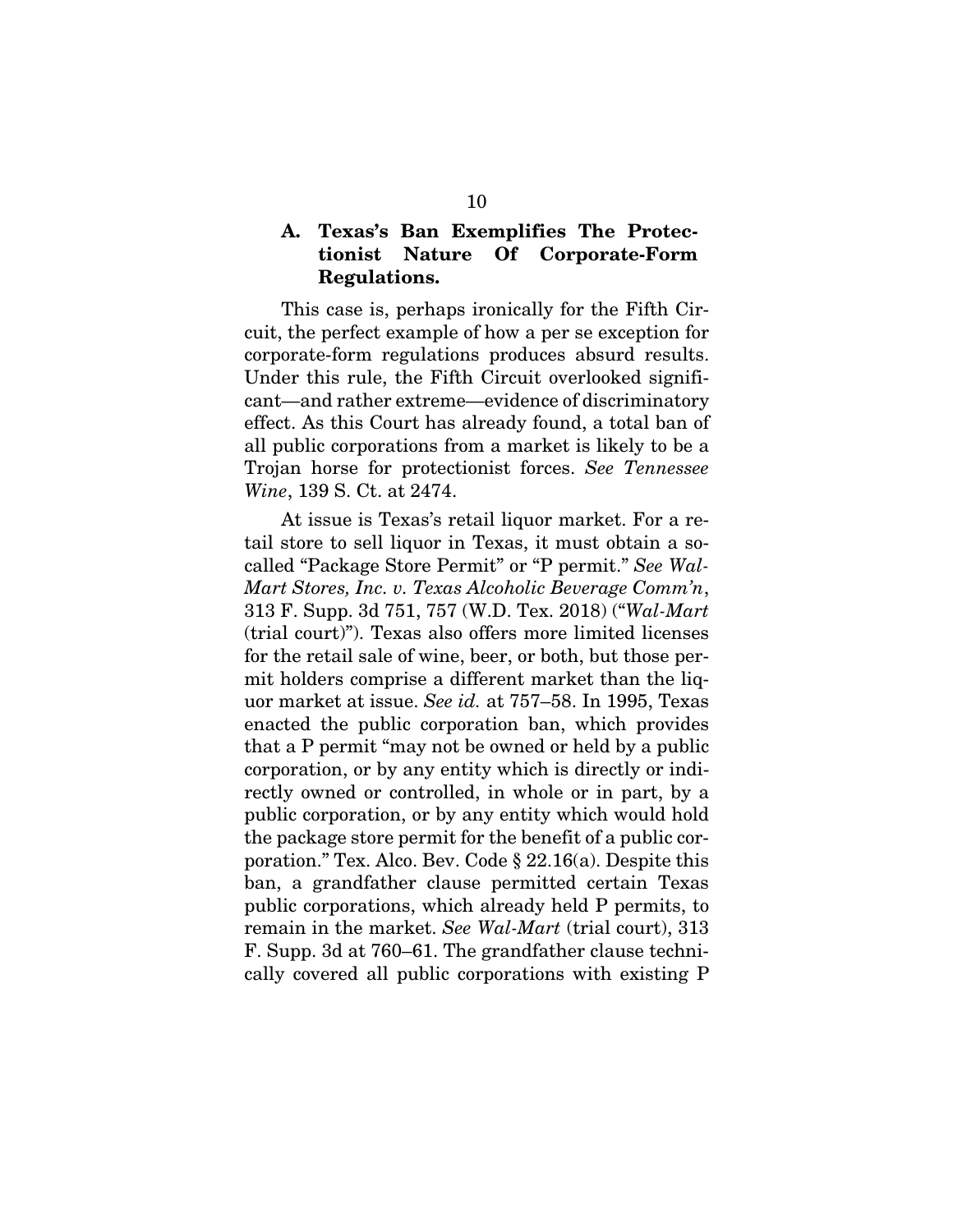permits. *See* Tex. Alco. Bev. Code § 22.16(f). But because Texas had also enforced residency requirements as a prerequisite to obtaining P permits, no out-ofstate public corporations benefited from the grandfather clause. *See Wal-Mart* (trial court), 313 F. Supp. 3d at 759–61 (all "incumbent" permit-holders in the market, at the time the ban went into effect, were "Texans or majority-owned by Texans" due to the residency requirements). Eventually, the residency requirements were deemed unconstitutional, and Texas ceased enforcing them for P permits in 2007, although the public corporation ban remained. *Id.* at 767.

Now, nearly twenty-five years after the ban was adopted, its discriminatory effects on the Texas retail liquor market are staggering: Over 98% of retail liquor stores are "100% Texas-owned." *Wal-Mart* (trial court), 313 F. Supp. 3d at 762–63, 767*.* The remaining 2% sliver are retail stores that belong overwhelmingly to Texas entities with a *single* out-of-state shareholder. *Id.* at 762–63. Only 4 out-of-state firms directly own any stores, in total 5 of the 2,579 stores. *See id*. (citing to the Texas Alcohol Beverage Commission's trial exhibits 32 and 33, which respectively set out the four out-of-state entities and the Texas entities that have a single out-of-state shareholder). Large private chains, belonging to a few Texas families, dominate the market. *See id.* at 758–50, 783–84. Although the total number of stores has remained stable over time, these private "chains have greatly increased their number of stores, and their volume of sales." *Id.* at 759. The largest private chains have hundreds of locations and physically massive stores. *Id*. The trial court credited an expert finding that these private chains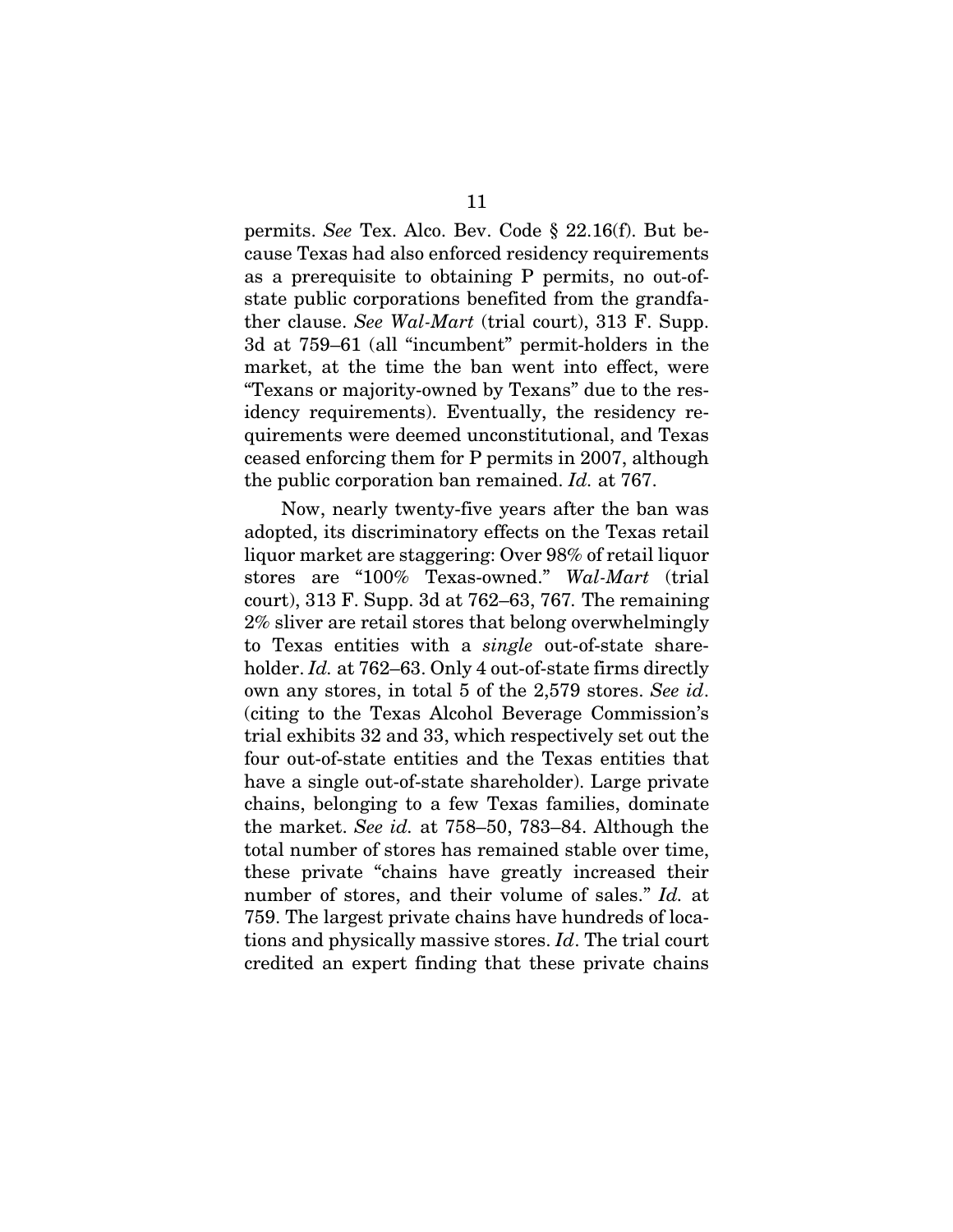own at least 60% of the market share in twenty-two Texas cities. *Id*.

The district court found ample evidence that the public corporation ban is responsible for these abovedescribed effects. A comparison of the retail liquor market with the wine and beer markets, which are not subject to the ban, reveals significant differences: Whereas the ten largest retail liquor chains are 100% Texas-owned except for one, the ten largest chains in the other markets are evenly split between Texas and out-of-state retailers. *Wal-Mart* (trial court), 313 F. Supp. 3d at 763 (crediting an expert conclusion that "the dominance of Texas-owned firms in the package store market is the result of the challenged statute"). Even since Texas stopped enforcing residency requirements in 2007, "[o]nly one significant out-of-state company has entered the Texas [retail liquor] market." *Id.*  at 767. This is because there are nearly no viable outof-state competitors other than public corporations. *Id.* at 763. At least twenty-eight out-of-state public corporations are likely market entrants, but only around three Texas public corporations may be entrants but for the ban. *Id*. at 763–64. It is therefore beyond dispute that the ban is a unique barrier to entry for outof-state competition, and has marked protectionist effects.

In this context, the grandfather clause that the Fifth Circuit ignored is particularly problematic. Even if Texas could identify a colorable problem with public corporations selling retail liquor, this problem presumably should be present for the Texas public corporations that the grandfather clause permits. But the State's willingness to license these Texas businesses belies any legitimate non-protectionist objection to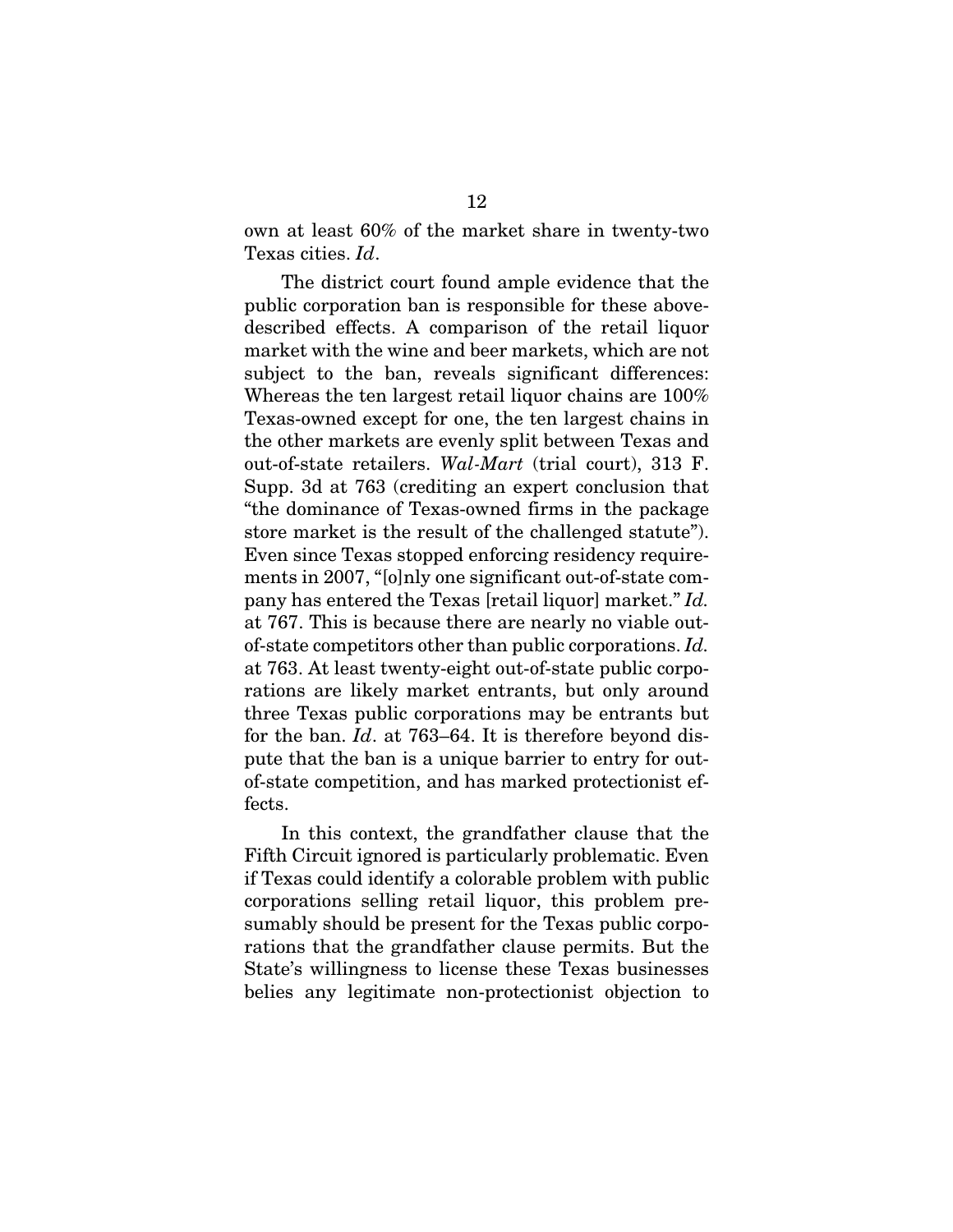public corporations as a category. The Fifth Circuit's ruling thus provides a detailed and precise roadmap for how state legislatures may achieve protectionist agendas without harming in-state interests.

## B. Total Bans Of Public Corporations From Markets Impede An Important Source Of Interstate Competition.

The nonsensical nature of the Fifth Circuit's rule furthermore defies common sense because a total ban of public corporations is substantially more likely than not to be outright protectionist. Accordingly, if there were any bright-line rule, it should be the opposite of the Fifth Circuit's. Viable interstate competitors are overwhelmingly organized as public corporations and are forces for local and national economic well-being that the Constitution protects.

In *Tennessee Wine*, this Court recognized that a de facto ban of "all publicly traded corporations" from a retail liquor market was "plainly based on unalloyed protectionism." *Tennessee Wine*, 139 S. Ct. at 2474. That ban required all shareholders, directors, and officers to be residents of a State, but the practical import was that "no corporation whose stock is publicly traded may operate a liquor store in the State." *Id.* at 2457 (emphasis added). The economic reason for the protectionist effects is straightforward: Public corporations are major players in, and account for a substantial volume of, interstate commerce across industries. In the Texas market at issue, public corporations are nearly the only conceivable source of interstate commerce and competition, because only these entities have the "necessary capital and scale" to compete. *Wal-Mart* (trial court), 313 F. Supp. 3d. at 763. As a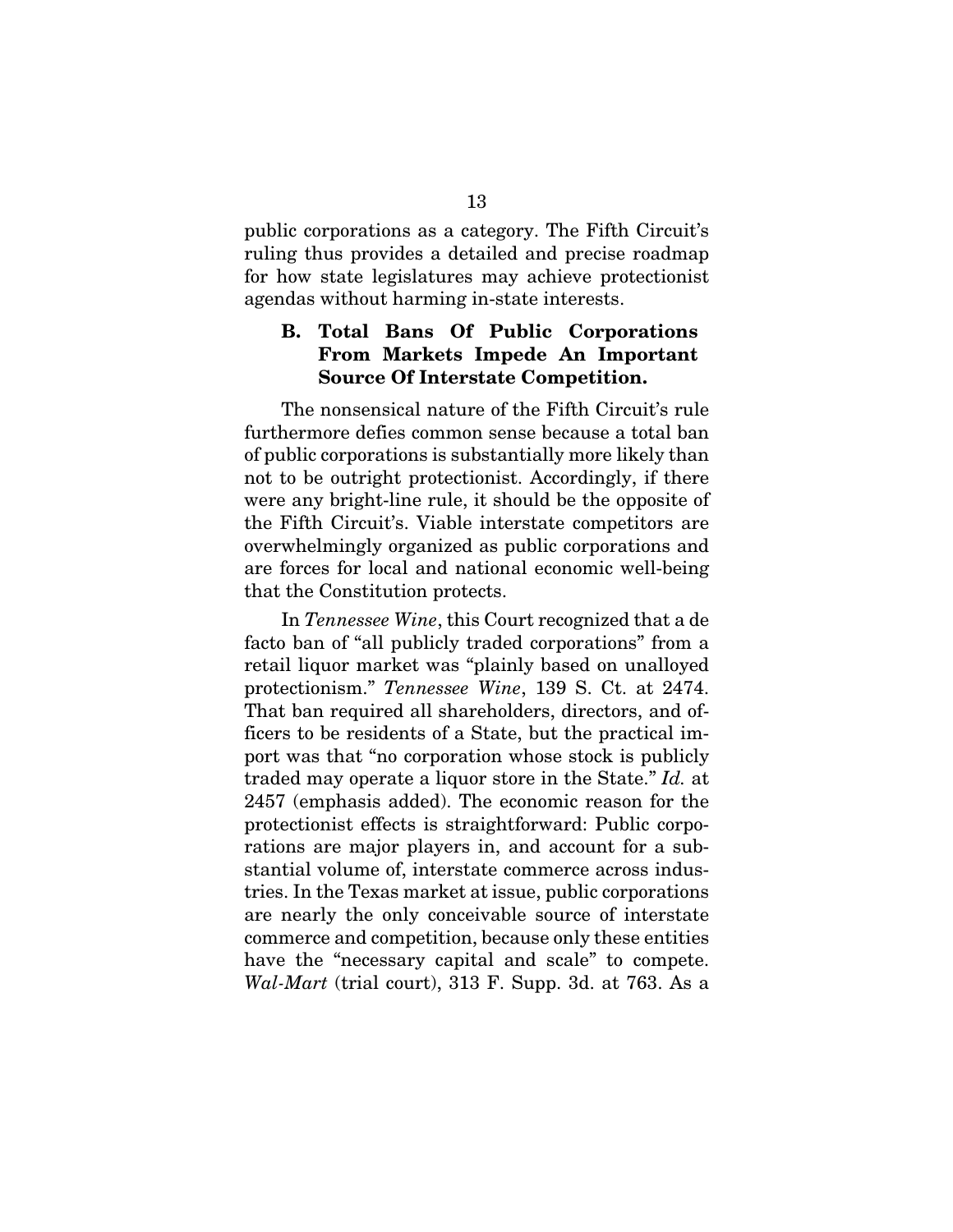result, Texas's ban effectively bars all "the out-of-state companies that are most likely to enter the Texas retail liquor market." *Id.*

The reasons for protecting robust interstate commerce associated with publicly held corporations are as evident today as they were to the Framers who established this policy in 1789. In the retail sector, advancements by public corporations have improved consumer welfare by enhancing the variety, quality, and price of products. Even economists who worry about increasing concentration in the U.S. economy have found that large public retailers spearheaded significant innovation and economic growth. *See, e.g.*, THOMAS PHILIPPON, THE GREAT REVERSAL 31, 34 (2019). Specifically, public retailers propelled innovation in operations, supply chain management, and data-driven business strategy, thereby making the retail sector more efficient and enabling retailers to pass on the corresponding "cost savings" to consumers. *See id*. at 34. This growth in the retail industry in turn drove "as much as one-third of the improvement" in the U.S. economy overall during certain periods. *See id*. at 31.

Public retailers also bring healthy competition to local markets. As the district court recognized, the existing private chains in the Texas market "compete vigorously" in order "to be the most convenient to their customers and to offer the largest selection and variety of products." *Wal-Mart* (trial court), 313 F. Supp. 3d at 759. The entrance of public retailers would only enhance this competition. They would offer their characteristic wide selection of goods from national supply chains in a convenient one-stop shopping experience. Public retailers also develop unique products under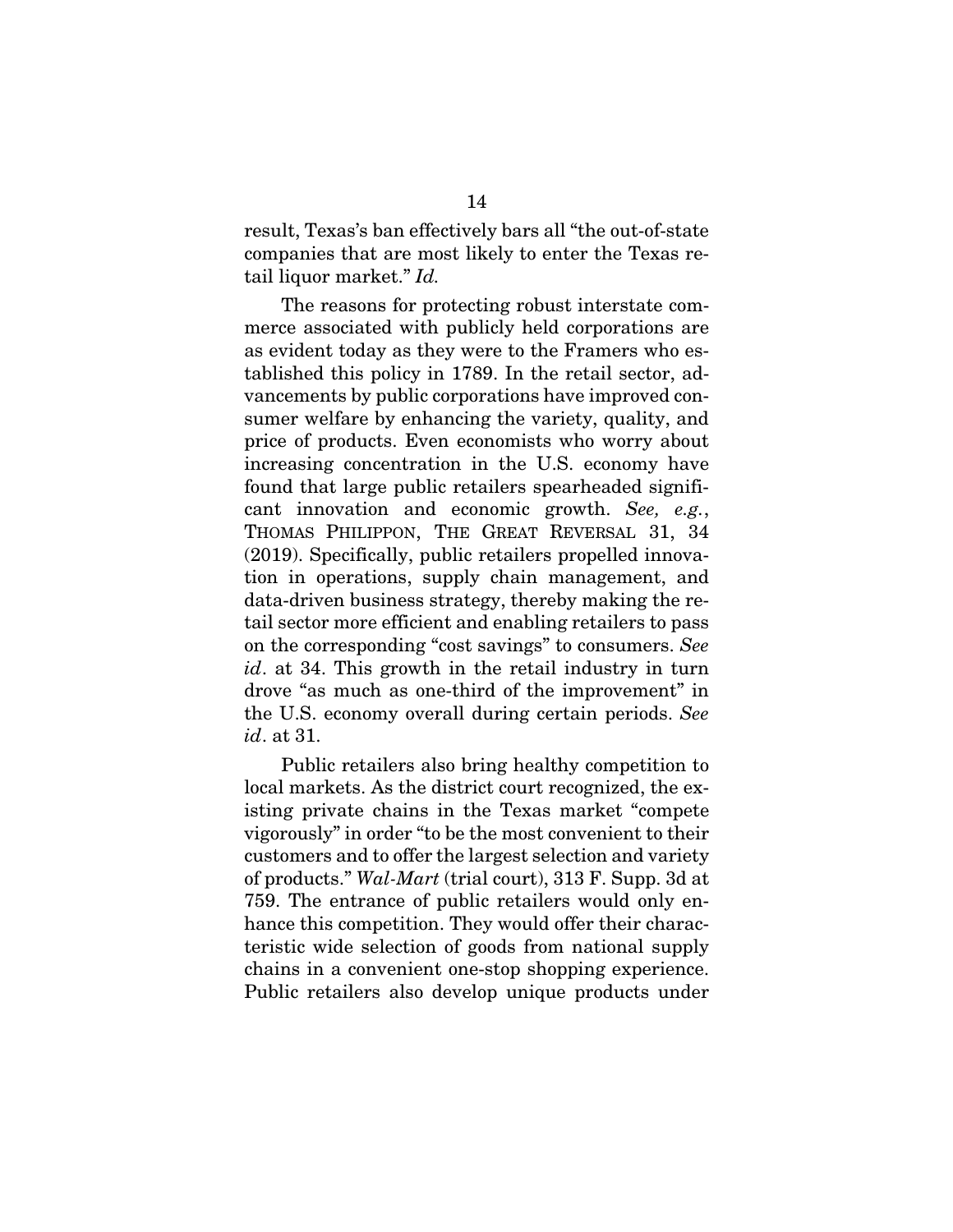their own private labels. Nor would these retailers overwhelm small retailers because Texas's market is dominated by a few massive private chains with firm grips on local submarkets. *See*, *e.g.*, *id.* at 759 (describing the large private chains as owning up to "40%" of the stores in the "five most populous" metropolitan areas, where "two-thirds of the state's population" live).

Furthermore, public retailers help local economies. They drive local economic development, increase sales-tax revenue, adapt products to local consumer interests, and provide store managers with budgets to donate to local causes*.* Importantly, many of these retailers have dedicated programs for selling the goods of local suppliers and businesses, including liquor producers, thus enhancing the visibility of these small businesses.

These positive effects remain evident in States that, unlike Texas, permit public corporations to compete in the retail liquor market. For example, California authorizes public retailers to obtain the equivalent of P permits and thus to sell wine, beer, and liquor. *See generally* Cal. Bus. & Prof. Code D. 9; Cal. Dep't of Alcohol Beverage Control, *License Types*, https://bit.ly/320qY25 (license type 21 "authorizes the sale of beer, wine and distilled spirits for consumption off the premises"). Public retailers, like Costco and Walmart, sell liquor at hundreds of stores in California. Yet, the State's market remains competitive and diverse. A recent industry trend is the rise of small producers that offer unique specialty goods for retail sale in California. *See*, *e.g.*, Cal. Dep't of Tax and Fee Admin., Pub. No. 329, *Alcohol Industry Trends* 2 (2019), *available at* https://bit.ly/2BVSEdN (noting that "[m]ost new alcoholic beverage manufacturers are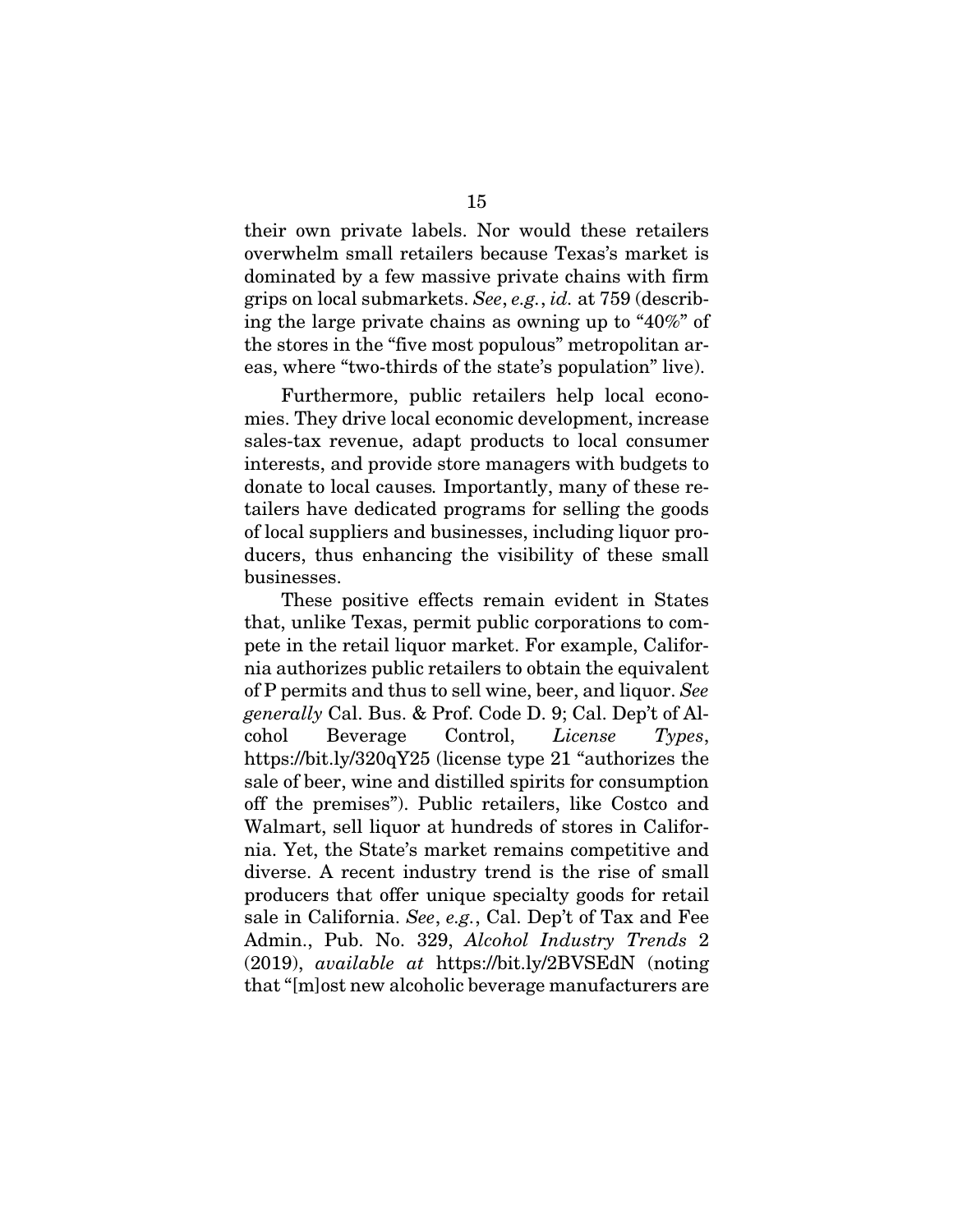small," such as "small distillery accounts [which] increased by 60 percent" in just one year). An example like California demonstrates that the sky will not fall if Texas's ban is lifted. If anything, Texas would enjoy the benefits that its more competitive counterparts do, like California.

### C. The Fifth Circuit's Rule Leads To Arbitrary Results.

This leads to a final important point. Texas might respond to the above objections by arguing that its large, family-owned retailers already provide the competitive benefits that interstate, publicly-held retail firms would. But this argument is self-defeating. As discussed, public corporation retailers bring unique economic benefits to local markets. But to the extent that Texas views in-state family corporations and outof-state public corporations as interchangeable, its choice to selectively ban the latter is, at best, arbitrary and—perhaps more realistically—outright protectionist. Absent any legitimate non-protectionist justification for this line-drawing, the Fifth Circuit's special treatment of Texas's public corporation ban is wholly improper.

The only non-protectionist justifications that Texas attempts are implausible on their face. During the legislative process, Texas claimed that its ban was necessary "to ensure owners were known to the community and could be held accountable for responsible operation." *Wal-Mart*, 945 F.3d at 216; *see Wal-Mart*  (trial court), 313 F. Supp. 3d at 761–62. Later, during this litigation, Texas added that the ban might reduce the availability of liquor and public consumption. *See Wal-Mart*, 945 F.3d at 224–26. But in *Tennessee Wine*,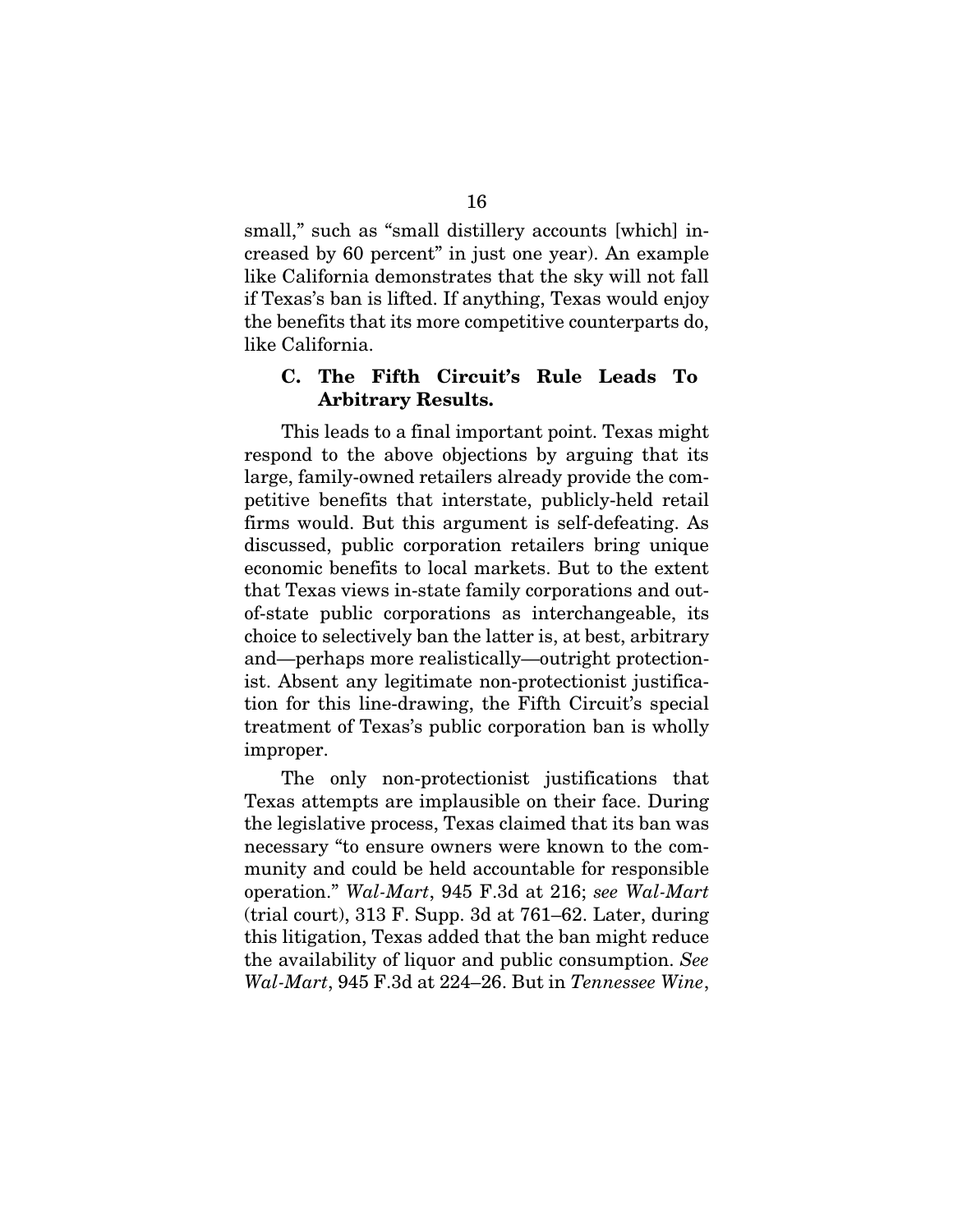this Court made clear that state liquor regulations for health and safety purposes are subject to the usual intensive scrutiny mandated under the Commerce Clause, not to a per se rule like the Fifth Circuit's. "Where the *predominant effect* of a law is [economic] protectionism, not the protection of public health or safety," it is invalid. *Tennessee Wine*, 139 S. Ct. at 2474 (emphasis added). In determining "predominant effect," this Court considered, among other things, whether the law was properly tailored to local health or safety, whether "nondiscriminatory alternatives would be insufficient to further" these objectives, and whether there was "concrete evidence" and not just "mere speculation" or "unsupported assertions" to show that the law would actually achieve these objectives. *Id.* at 2474–76 (internal quotation marks omitted). Although the state law at issue in *Tennessee Wine*  was facially discriminatory, the predominant-effects analysis is not limited to such laws. This Court considered facial discrimination as one factor among several in its analysis. *See id.* at 2474. Given the fact-intensive scrutiny that *Tennessee Wine* demands, the Fifth Circuit's per se approval of Texas's purported health-andsafety regulation is improper.

In any case, Texas's claims that the public corporation ban are necessary for regulating consumption or ensuring that liquor retailers are accountable are unsupportable. Regarding consumption, the district court found that "there is hardly any dispute" that Texas can and does regulate consumption "most efficaciously" through "alternative means with less impact on interstate commerce," like excise taxes and permit limits. *Wal-Mart* (trial court), 313 F. Supp. 3d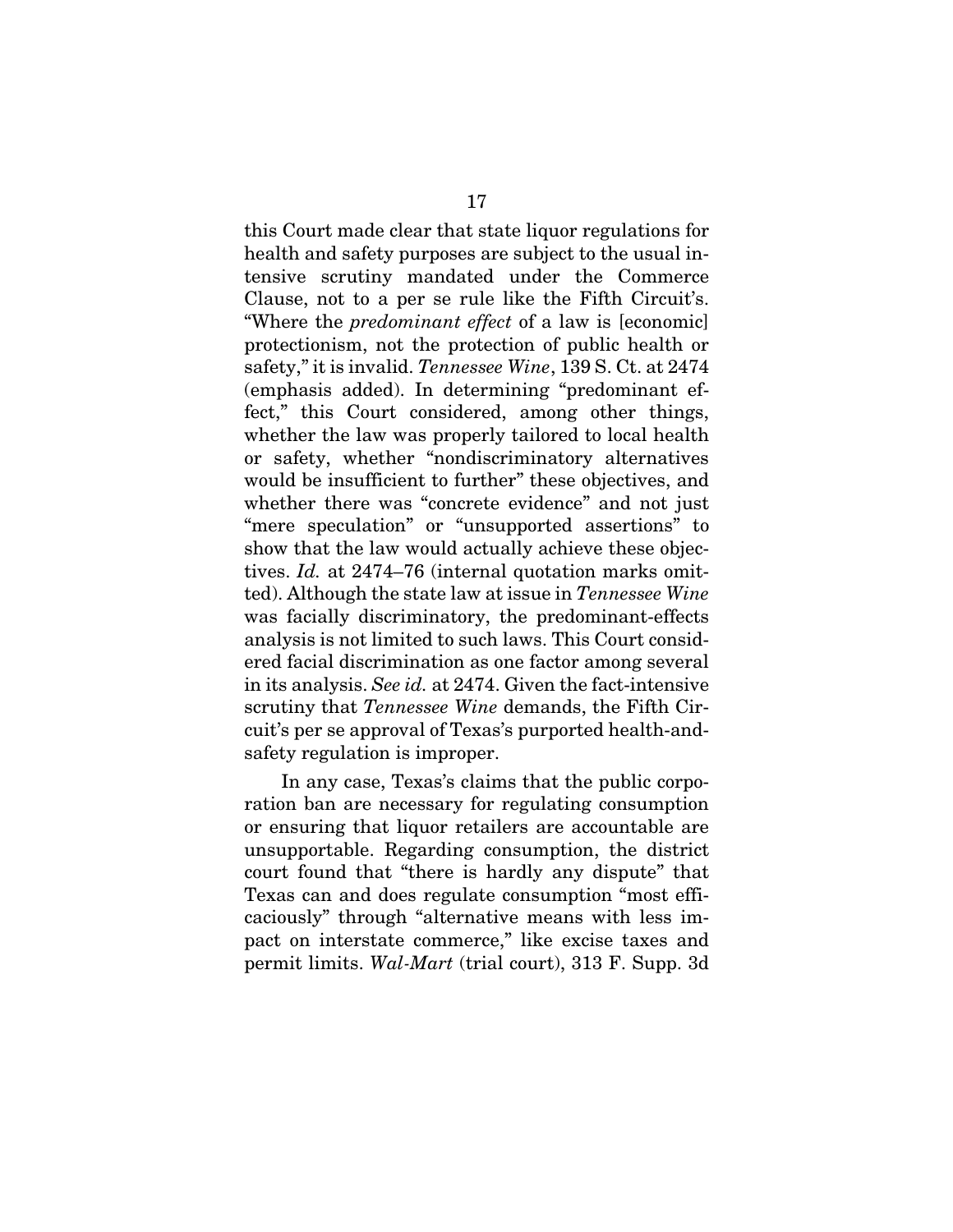at 776. Indeed, Texas "concede[d]" at trial that its excise taxes are *the* "proven method of reducing consumption," apparently displacing any need for a wholesale ban of public corporations. *See id*. Regarding accountability, Texas provided no evidence that public corporations cannot be trusted to be accountable, that they are meaningfully different from Texas's large private chains in this regard, or that accountability tracks with the form of corporate entity that owns a liquor retailer. The district court found that "[c]redible evidence demonstrates that public corporations are not less accountable than firms with fewer than 35 owners." *Id.* at 765. Likewise, undisputed expert testimony confirmed "there is no support in the academic literature for the notion that public corporations are less accountable to regulators than privately held corporations. To the contrary, the literature indicates public corporations tend to be very concerned with compliance and reputation." *Id*.

These conclusions follow from how public retailers typically operate: They comply with the law, have responsive legal teams, and train and require local employees to operate responsible, law-abiding stores. Because a nationwide reputation is at stake, public retailers arguably have more incentive to abide by local regulations and to behave more accountably than regional competitors. Their experiences across jurisdictions furthermore enable them to develop compliance mechanisms based on best practices and cutting-edge technology. Meanwhile, the local employees who run retail stores do not become any more or less familiar with their communities simply because their corporate parent is private or public. These employees undergo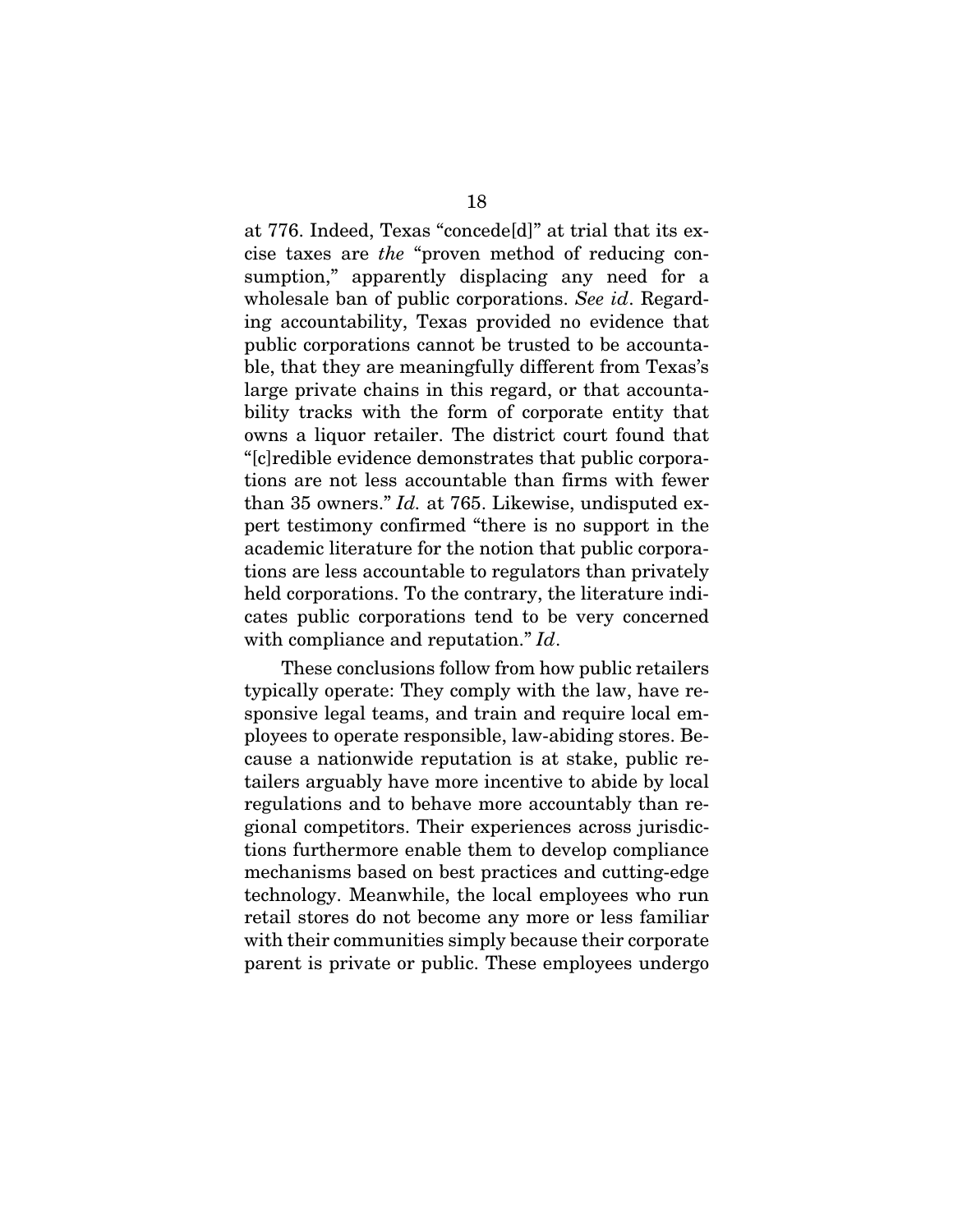extensive training on drinking-age laws, valid customer identification, and the recognition of forgeries. In sum, the extensive record shows that there are no meaningful differences between Texas's existing private retailers and public corporations from a health and safety standpoint. The Fifth Circuit is not permitted to give these in-state private retailers (and grandfathered Texas public retailers) an "artificial competitive advantages" for no justifiable reason, under the Commerce Clause. *Wayfair*, 138 S. Ct. at 2094.

This final point bears emphasis. This Court has repeatedly held that judge-made rules may not be arbitrary and must facilitate an actual regulatory objective consonant with the Commerce Clause. *See Wayfair*, 138 S. Ct. at 2092. In *Wayfair*, this Court rejected a longstanding doctrine that only retailers with a physical presence in a State were required to collect sales tax on transactions with in-state customers, under *Quill Corp. v. North Dakota*, 504 U.S. 298 (1992). *See id.* at 2084. The *Quill* rule effectively shielded online retailers, without a physical presence in the State, from this tax burden. This Court rejected *Quill* because there was no intelligible Commerce Clause policy served by tying the tax-collection obligation to physical presence: The requirement did not protect the due process rights of remote retailers, did not address any actual hardships that these retailers faced in calculating and remitting sales tax, and only had the effect of putting "local businesses and many interstate businesses with physical presence at a competitive disadvantage relative to remote sellers." *See id.* at 2092- 95. Even worse, the *Quill* rule incentivized retailers to avoid physical presence in a State simply to take advantage of this "judicially created tax shelter." *Id.* at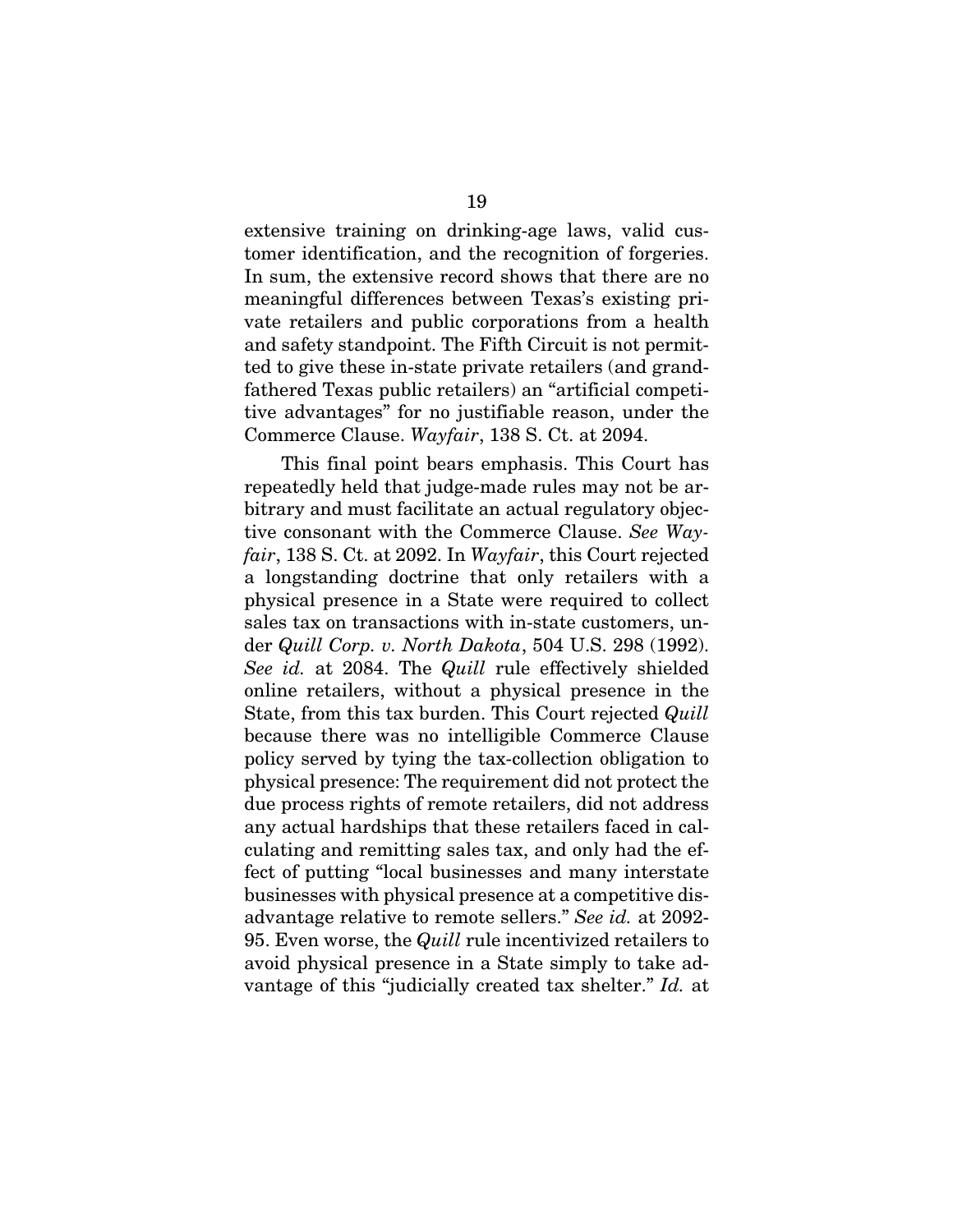2094. As this Court recognized, the Commerce Clause should *forbid*—rather than enact—a rule like *Quill*'s that "creates rather than resolves market distortions." *Id.* at 2085.

The problem that the Court solved in *Wayfair* is exactly the same problem with the Fifth Circuit's per se rule. It creates a shelter for protectionism by regulating an "arbitrary, formalistic distinction," *i.e.*, the corporate form of the entity that owns a liquor retailer. *See Wayfair*, 138 S. Ct. at 2092. So long as the entity is not a public corporation, then it can compete in Texas's restricted market (unless, of course, it is a grandfathered Texas public corporation). But this focus on corporate form bears no relation to any legitimate regulatory purpose. Like in *Quill*, the rule incentivizes retailers to manipulate their corporate form, as well as state legislatures to issue similar laws with subliminal protectionist motives. Even worse than the *Quill* rule, however, the Fifth Circuit's rule facilitates the very evil that the Commerce Clause is designed to address: state protectionism, economic Balkanization, and obstruction of national markets. This point by itself counsels that this Court grant certiorari and reject the Fifth Circuit's arbitrary exception to the required case-by-case scrutiny of discriminatory state laws.

### **CONCLUSION**

The Court should grant Walmart's petition for a writ of certiorari.